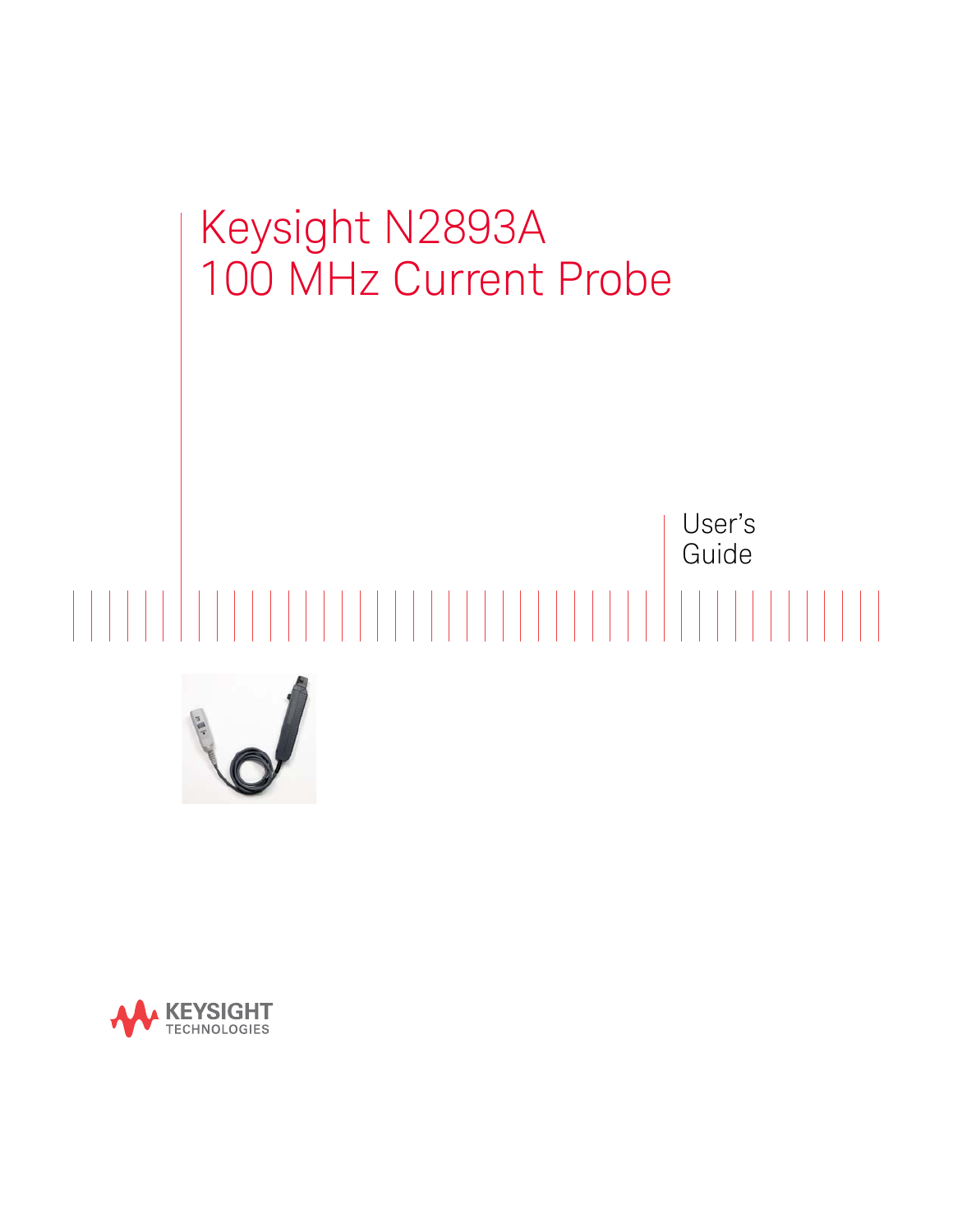# Notices

© Keysight Technologies, Inc. 2013 - 2014, 2016

No part of this manual may be reproduced in any form or by any means (including electronic storage and retrieval or translation into a foreign language) without prior agreement and written consent from Keysight Technologies, Inc. as governed by United States and international copyright laws.

### Manual Part Number

N2893-97003

### **Edition**

January 2016

Published by: Keysight Technologies, Inc. 1400 Fountaingrove Parkway Santa Rosa, CA, 95403

### Warranty

**The material contained in this document is provided "as is," and is subject to being changed, without notice, in future editions. Further, to the maximum extent permitted by applicable law, Keysight d isclaims all warranties, either express or implied, with regard to this manual and any information contained herein, includ ing but not limited to the implied warranties of merchantability and fitness for a particular purpose. Keysight shall not be liable for errors or for incidental or consequential damages in connection with the furnishing, use, or performance of this document or of any information contained herein. Should Keysight and the user have a separate written agreement with warranty terms covering the material in this document that conflict with these terms, the warranty terms in the separate agreement shall control.**

# Technology Licenses

The hardware and/or software described in this document are furnished under a license and may be used or copied only in accordance with the terms of such license.

# U.S. Government Rights

The Software is "commercial computer software," as defined by Federal Acquisition Regulation ("FAR") 2.101. Pursuant to FAR 12.212 and 27.405-3 and Department of Defense FAR Supplement ("DFARS") 227.7202, the U.S. government acquires commercial computer software under the same terms by which the software is customarily provided to the public. Accordingly, Keysight provides the Software to U.S. government customers under its standard commercial license, which is embodied in its End User License Agreement (EULA), a copy of which can be found at [http://www.key](http://www.keysight.com/find/sweula)[sight.com/find/sweula](http://www.keysight.com/find/sweula). The license set forth in the EULA represents the exclusive authority by which the U.S. government may use, modify, distribute, or disclose the Software. The EULA and the license set forth therein, does not require or permit, among other things, that Keysight: (1) Furnish technical information related to commercial computer software or commercial computer software documentation that is not customarily provided to the public; or (2) Relinquish to, or otherwise provide, the government rights in excess of these rights customarily provided to the public to use, modify, reproduce, release, perform, display, or disclose commercial computer software or commercial computer software documentation. No additional government requirements beyond those set forth in the EULA shall apply, except to the extent that those terms, rights, or licenses are explicitly required from all providers of commercial computer software pursuant to the FAR and the DFARS and are set forth specifically in writing elsewhere in the EULA. Keysight shall be under no obligation to update, revise or otherwise modify the Software. With respect to any technical data

as defined by FAR 2.101, pursuant to FAR 12.211 and 27.404.2 and DFARS 227.7102, the U.S. government acquires no greater than Limited Rights as defined in FAR 27.401 or DFAR 227.7103-5 (c), as applicable in any technical data.

### Safety Notices

# **CAUTION**

A **CAUTION** notice denotes a hazard. It calls attention to an operating procedure, practice, or the like that, if not correctly performed or adhered to, could result in damage to the product or loss of important data. Do not proceed beyond a **CAUTION** notice until the indicated conditions are fully understood and met.

# **WARNING**

**A WARNING notice denotes a hazard. It calls attention to an operating procedure, practice, or the like that, if not correctly performed or adhered to, could result in personal injury or death. Do not proceed beyond a WARNING notice until the indicated conditions are fully understood and met.**

# **DANGER**

**A DANGER notice that incorrect operation presents extreme danger of accident resulting in death or serious injury to the user.**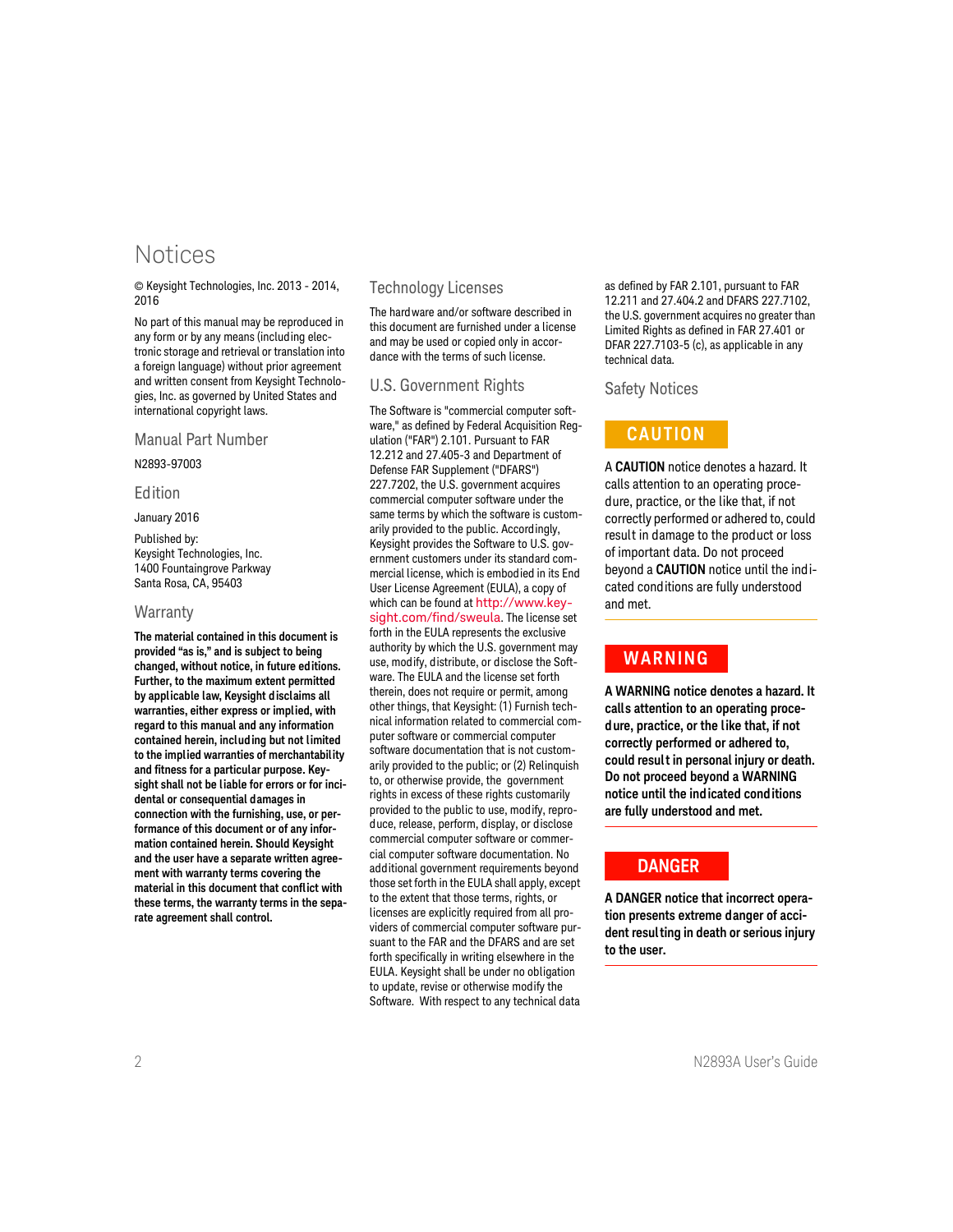# **Contents**

# [Introduction / 5](#page-4-0)

[Features / 5](#page-4-1) [Scope Compatibility / 5](#page-4-2) [Inspection / 5](#page-4-3)

# [Safety / 6](#page-5-0)

[Concerning the Oscilloscope / 8](#page-7-0)

# [Description of Parts / 10](#page-9-0)

[Using the Probe / 12](#page-11-0) [Making Measurements / 12](#page-11-1) [Demagnetization and Zero Offset / 17](#page-16-0)

# [Calibration Testing Procedure / 18](#page-17-0)

[AC Accuracy / 18](#page-17-1) [Calibration Test Record / 20](#page-19-0)

# [Characteristics and Specifications / 21](#page-20-0)

# [Plots / 24](#page-23-0)

[Product Markings and Labels / 26](#page-25-0)

# [Service Strategy / 27](#page-26-0)

[To return the Probe to Keysight Technologies for Service / 27](#page-26-1)

### [Index](#page-28-0)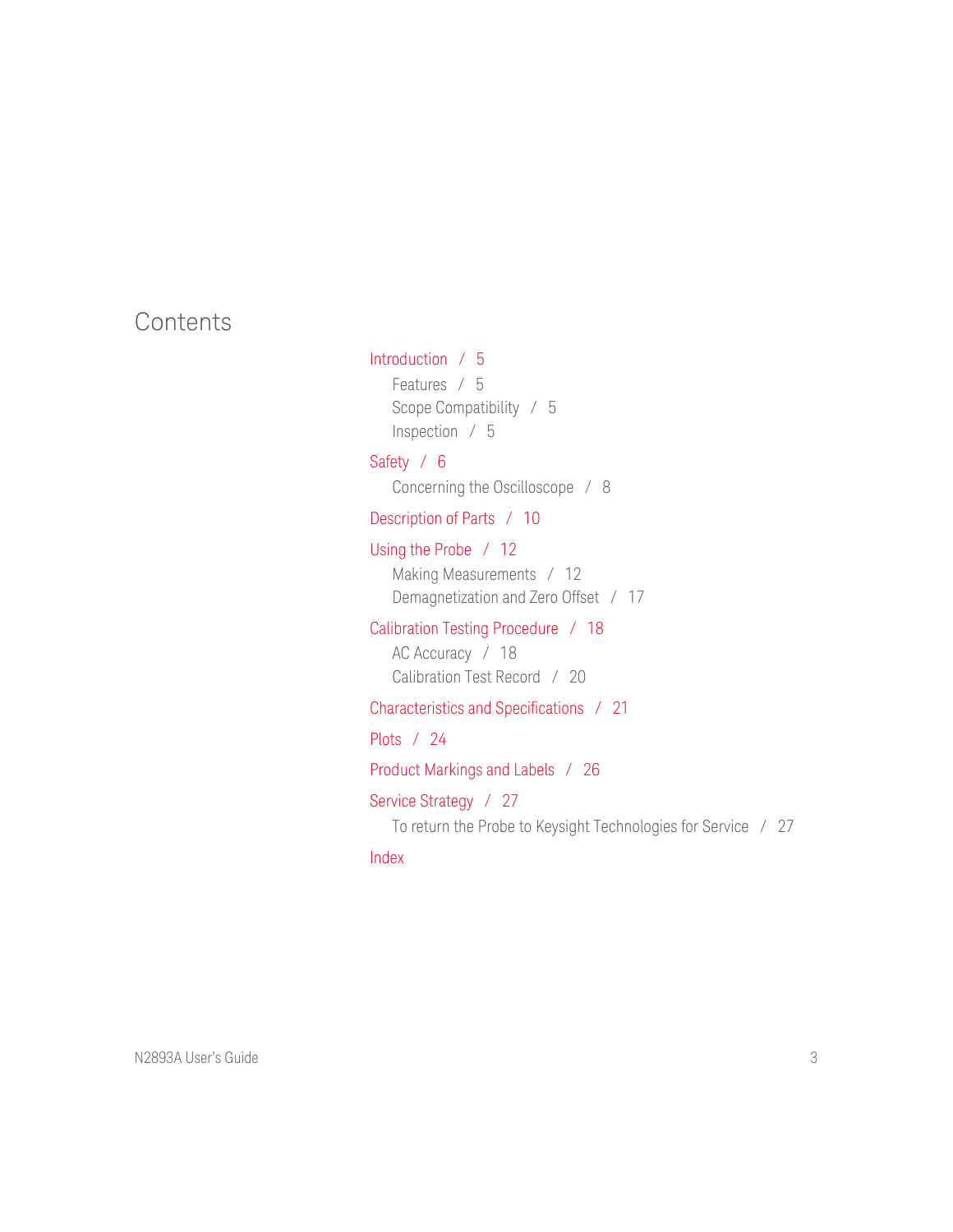Contents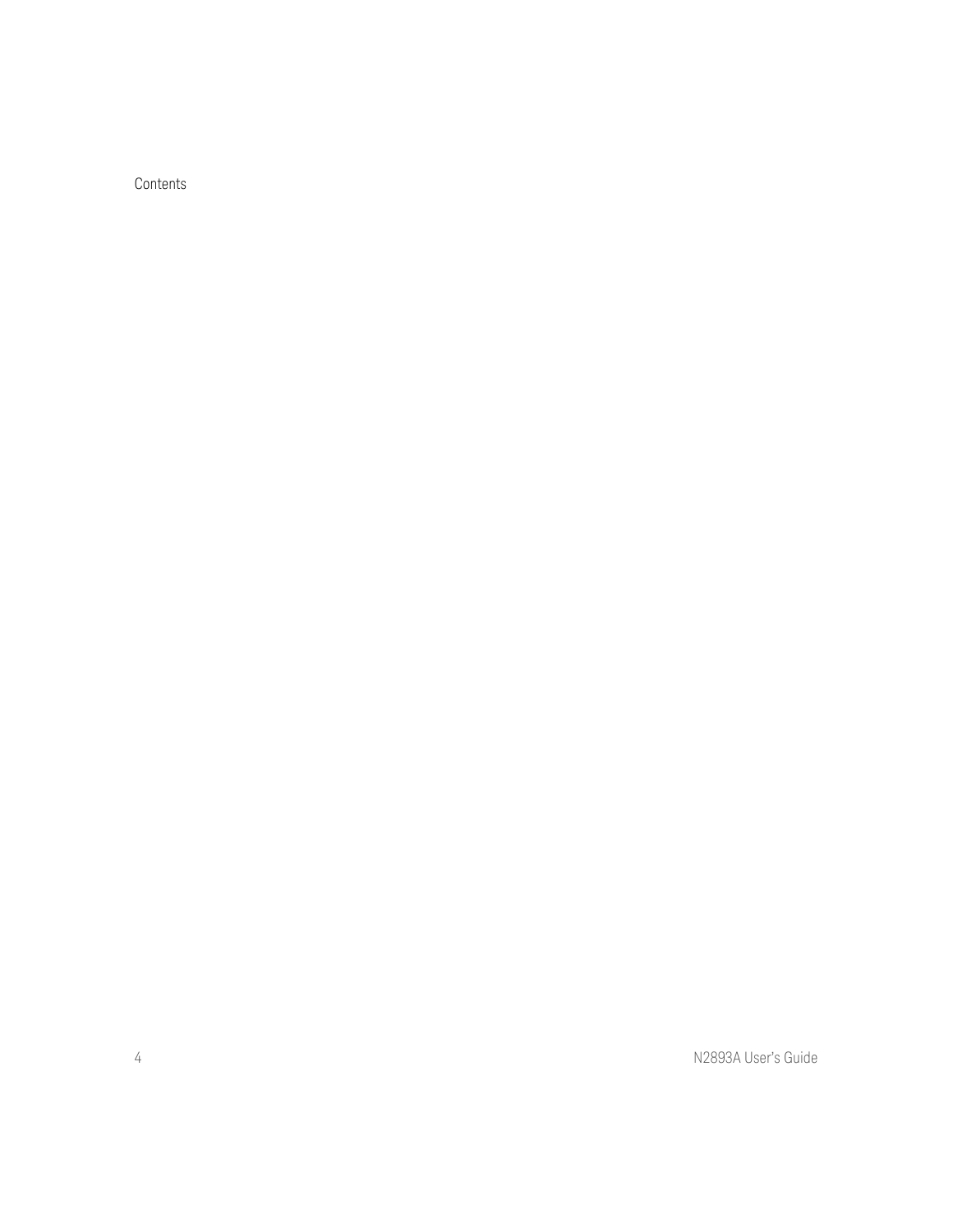# Keysight N2893A 100 MHz Current Probe User's Guide

# <span id="page-4-0"></span>Introduction

<span id="page-4-4"></span>The N2893A is a wide-band, DC to 100 MHz, active current probe. The probe features low noise and low circuit insertion loss. It also features the AutoProbe interface which makes current measurements as simple as those made with active voltage probes. The N2893A has two operating regions that provide a wide, flat frequency response. In the DC to low frequency AC region, the probe operation is based on the negative feedback of the amplifier system that includes the thin film Hall element as a detector. In the high frequency region, the probe operates as a current transformer. The N2893A is ideal for acquiring high transient time signals such as those found in motor controllers, in switching power supplies, and in current amplifiers driving inductive loads. In order to use this product effectively and to ensure a long operational life, read this user's guide carefully and retain it for future reference.

# <span id="page-4-1"></span>Features

- Highly accurate current detection
- Split-core construction allows easy circuit connection
- Broadband frequency characteristics DC to 100 MHz
- Connects directly to InfiniiVision and Infiniium oscilloscopes with 1 M $\Omega$  AutoProbe interface
- Auto degauss and offset elimination
- Easy protect function at excessive input

# <span id="page-4-2"></span>Scope Compatibility

- 3000 X-Series oscilloscopes
- 5000, 6000 (except 100 MHz models), and 7000 Series oscilloscopes with software version 6.10 or higher
- 9000A Series with software version 3.0 or higher
- 90000 X-Series with the N5449A adapter

# <span id="page-4-5"></span><span id="page-4-3"></span>Inspection

When the unit is delivered, check and make sure that it has not been damaged in transit. If the unit is damaged, or fails to operate according to the specifications, contact your dealer or Keysight representative.

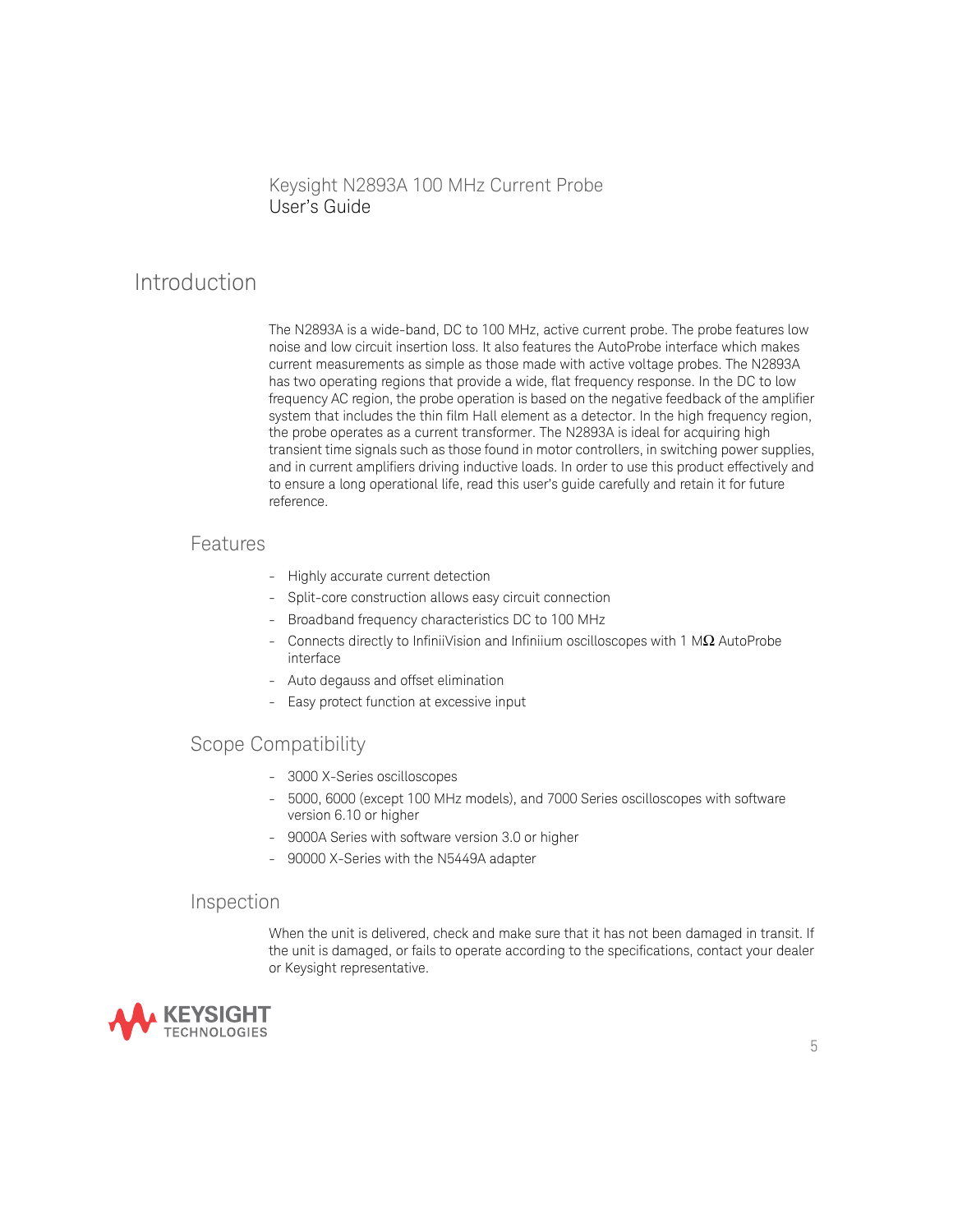# <span id="page-5-0"></span>Safety

<span id="page-5-3"></span><span id="page-5-1"></span>This manual provides information and warnings essential for operating this equipment in a safe manner and for maintaining it in safe operating condition. Before using this equipment, be sure to carefully read the following safety notes.

**WARNING** This equipment is designed according to IEC 61010-1 Safety Standards, and has been tested for **WARNING safety prior to shipment. Incorrect measurement procedures could result in injury or death, as well as damage to the equipment. Please read this manual carefully and be sure that you understand its contents before using the equipment. The manufacturer disclaims all responsibility for any accident or injury except that resulting due to defect in its product.**

**WARNING** Only trained service personnel who are aware of the hazard involved (for example, fire and electric **WARNING shock) should perform maintenance on the instrument. When maintenance can be performed without power applied, the power cord must be disconnected from the instrument.**

**DANGER To avoid short circuits and accidents that could result in injury or death, use the N2893A only with <br>
<b>DANGER The Secret Ince of the CAOV of less power lines carrying 300V or less.**

<span id="page-5-4"></span><span id="page-5-2"></span>**DANGER** When conductors being measured carry in excess of the safe voltage level (SELV-E) and not more than **DANGER 300V, to prevent short circuits and electric shock while the core section is open, make sure that conductors to be measured are insulated with material conforming to (1) Overvoltage Category I, (2) Basic Insulation Requirements for Working Voltages of 300 V, and (3) Pollution Degree 2. Never use this sensor on bare conductors, the core and shield case are not insulated. If a bare conductor is inevitable to be measured, make sure that the power to the wire must be turned off, when opening the jaws of the probe to insert or remove the bare wire so that 300V CAT I is always satisfied.**

**DANGER** Avoid damaging the cable insulation surfaces while taking measurements.

**DANGER** This instrument is only made for use with the Infiniium. Do not plug the probe into any interface other <br>**DANGER** then the AutoDrabe interface, of which Infiniium has a protective earthing with devials insulation. **than the AutoProbe interface, of which Infiniium has a protective earthing with double-insulation construction.**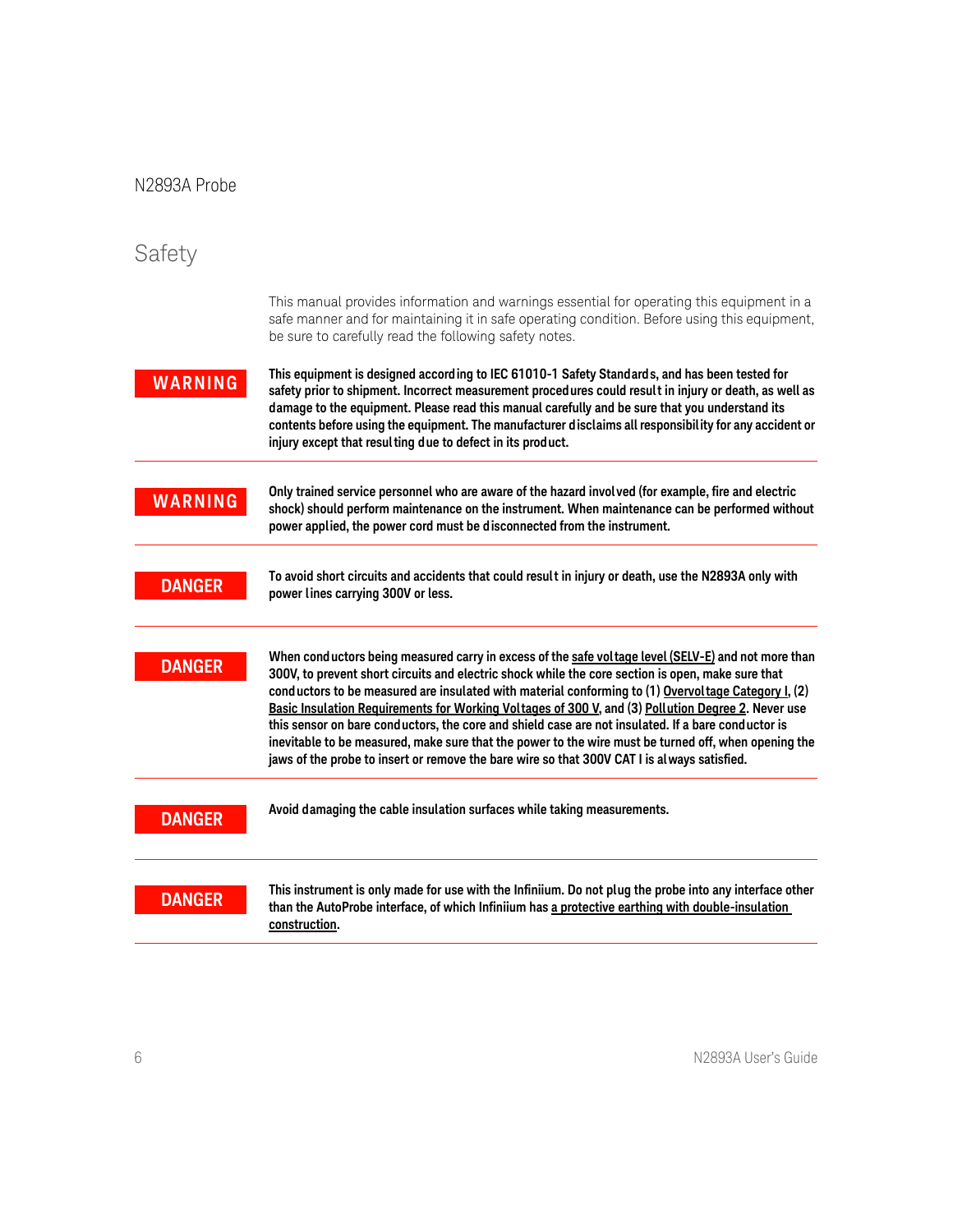| <b>DANGER</b>  | Take the following precautions to ensure that the Infiniium does not form a bridge between the probe<br>and any hazardous live part:<br>- Isolate the AutoProbe interface to which the probe is connected from other AutoProbe interfaces<br>using basic insulation conforming to the overvoltage category, working voltage, and pollution degree<br>requirements of the circuit being tested.<br>- If basic insulation requirements cannot be met between the AutoProbe interface to which this unit is<br>connected and other AutoProbe interfaces of the measuring instrument, make sure that the voltage<br>input to the AutoProbe interfaces does not exceed the safe voltage level (SELV-E).<br>- Read and observe all warnings and precautions relating to electrical safety for the Infiniium. |
|----------------|--------------------------------------------------------------------------------------------------------------------------------------------------------------------------------------------------------------------------------------------------------------------------------------------------------------------------------------------------------------------------------------------------------------------------------------------------------------------------------------------------------------------------------------------------------------------------------------------------------------------------------------------------------------------------------------------------------------------------------------------------------------------------------------------------------|
| <b>DANGER</b>  | Refer to the following standards regarding the meanings of underlined terms: IEC61010-1,<br>IEC61010-2-031, and IEC61010-2-032.                                                                                                                                                                                                                                                                                                                                                                                                                                                                                                                                                                                                                                                                        |
| <b>WARNING</b> | To prevent electric shock, do not allow the unit to become wet and do not use the unit when your<br>hands are wet.                                                                                                                                                                                                                                                                                                                                                                                                                                                                                                                                                                                                                                                                                     |
| <b>WARNING</b> | Do not subject the unit to vibrations or shocks during transport or handling. Be especially careful to<br>avoid dropping the unit.                                                                                                                                                                                                                                                                                                                                                                                                                                                                                                                                                                                                                                                                     |
| <b>WARNING</b> | Do not store the unit where it will be exposed to direct sunlight, high temperature, high humidity, or<br>condensation. If exposed to such conditions, the unit may be damaged, the insulation may deteriorate,<br>and the unit may no longer satisfy its specifications.                                                                                                                                                                                                                                                                                                                                                                                                                                                                                                                              |
| <b>WARNING</b> | Before using the unit, inspect it and check the operation to make sure that the unit was not damaged<br>due to poor storage or transport conditions. If damage is found, contact your dealer or Keysight<br>representative.                                                                                                                                                                                                                                                                                                                                                                                                                                                                                                                                                                            |
| <b>WARNING</b> | This unit is not constructed to be waterproof or dustproof, so do not use it in a very dusty environment<br>or in one where it will get wet.                                                                                                                                                                                                                                                                                                                                                                                                                                                                                                                                                                                                                                                           |
| <b>WARNING</b> | The sensor head is a precision assembly including a molded component, a ferrite core, and a Hall<br>effect element. It may be damaged if subjected to sudden changes in ambient temperature, or<br>mechanical strain or shock, and therefore great care should be exercised in handling it.                                                                                                                                                                                                                                                                                                                                                                                                                                                                                                            |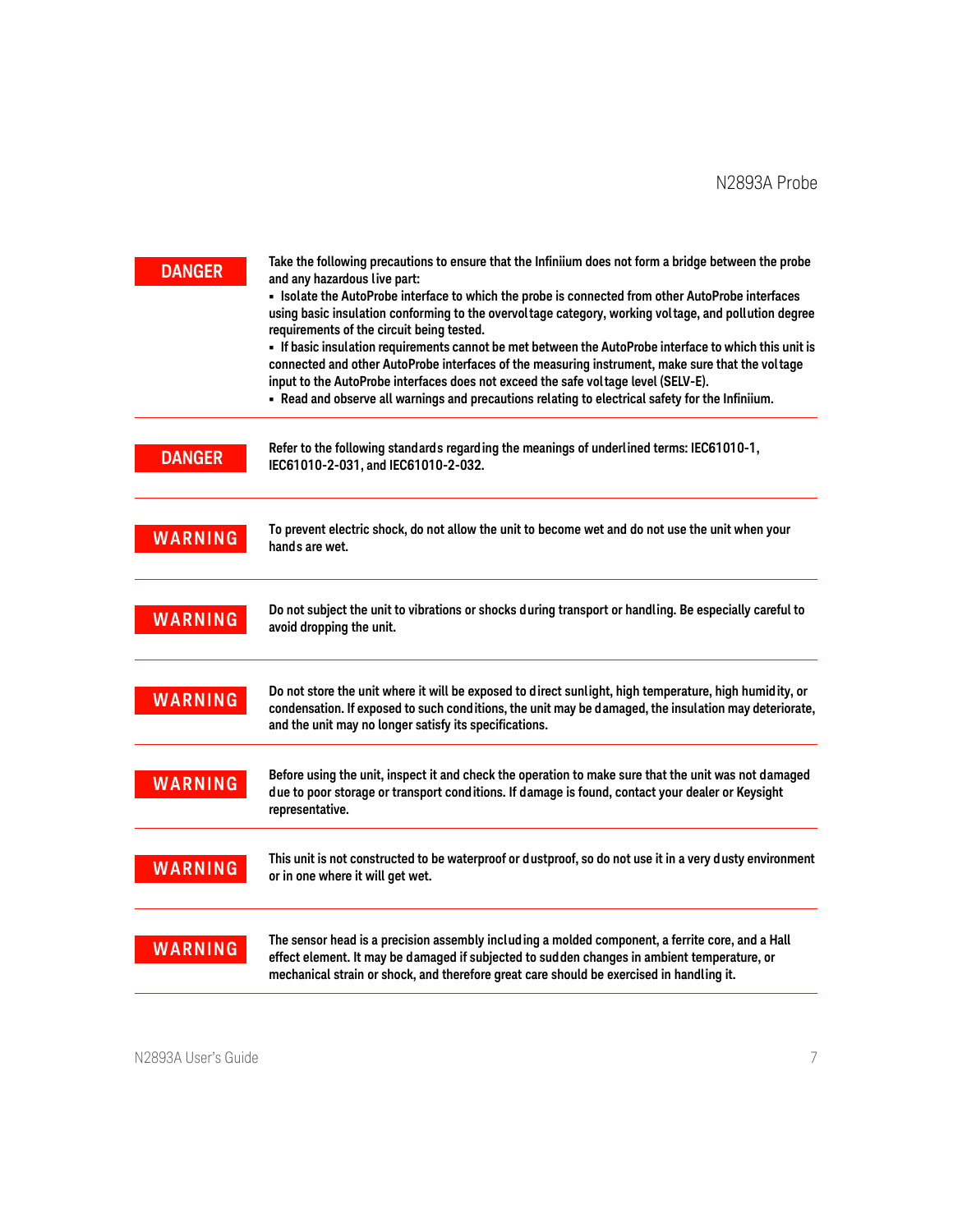# N2893A Probe

<span id="page-7-1"></span>

| The matching surfaces of the sensor head are precision ground, and should be treated with care. If<br>these surfaces are scratched, performance may be impaired.                                                                                                                                                                                                                                                                                                                        |
|-----------------------------------------------------------------------------------------------------------------------------------------------------------------------------------------------------------------------------------------------------------------------------------------------------------------------------------------------------------------------------------------------------------------------------------------------------------------------------------------|
| Do not bend or pull the sensor cable and power supply cable in order to avoid damaging the sensor<br>cables.                                                                                                                                                                                                                                                                                                                                                                            |
| Gently wipe dirt from the surface of the unit with a soft cloth moistened with a small amount of water<br>or mild detergent. Do not try to clean the unit using cleaners containing organic solvents such as<br>benzine, alcohol, acetone, ether, ketones, thinners, or gasoline. They may cause discoloration or<br>damage.                                                                                                                                                            |
| To avoid scratching the surfaces of the Hall effect elements, keep the core section of the sensor<br>closed, except when clamping it around the conductor to be measured.                                                                                                                                                                                                                                                                                                               |
| Accurate measurement may be impossible in locations subject to strong external magnetic fields, such<br>as transformers and high-current conductors, or in locations subject to strong external electric fields,<br>such as radio transmission equipment.                                                                                                                                                                                                                               |
| Concerning the Oscilloscope                                                                                                                                                                                                                                                                                                                                                                                                                                                             |
| Before turning on the instrument, you must connect the protective earth terminal of the instrument to<br>the protective conductor of the (mains) power cord. The mains plug shall only be inserted in a socket<br>outlet provided with a protective earth contact. You must not negate the protective action by using an<br>extension cord (power cable) without a protective conductor (grounding). Grounding one conductor<br>of a two-conductor outlet is not sufficient protection. |
| Only fuses with the required rated current, voltage, and specified type (normal blow, time delay, etc.)<br>should be used. Do not use repaired fuses or short-circuited fuseholders. To do so could cause a<br>shock or fire hazard.                                                                                                                                                                                                                                                    |
|                                                                                                                                                                                                                                                                                                                                                                                                                                                                                         |

<span id="page-7-0"></span>**WARNING** If you energize this instrument by an auto transformer (for voltage reduction or mains isolation), the common terminal must be connected to the earth terminal of the power source.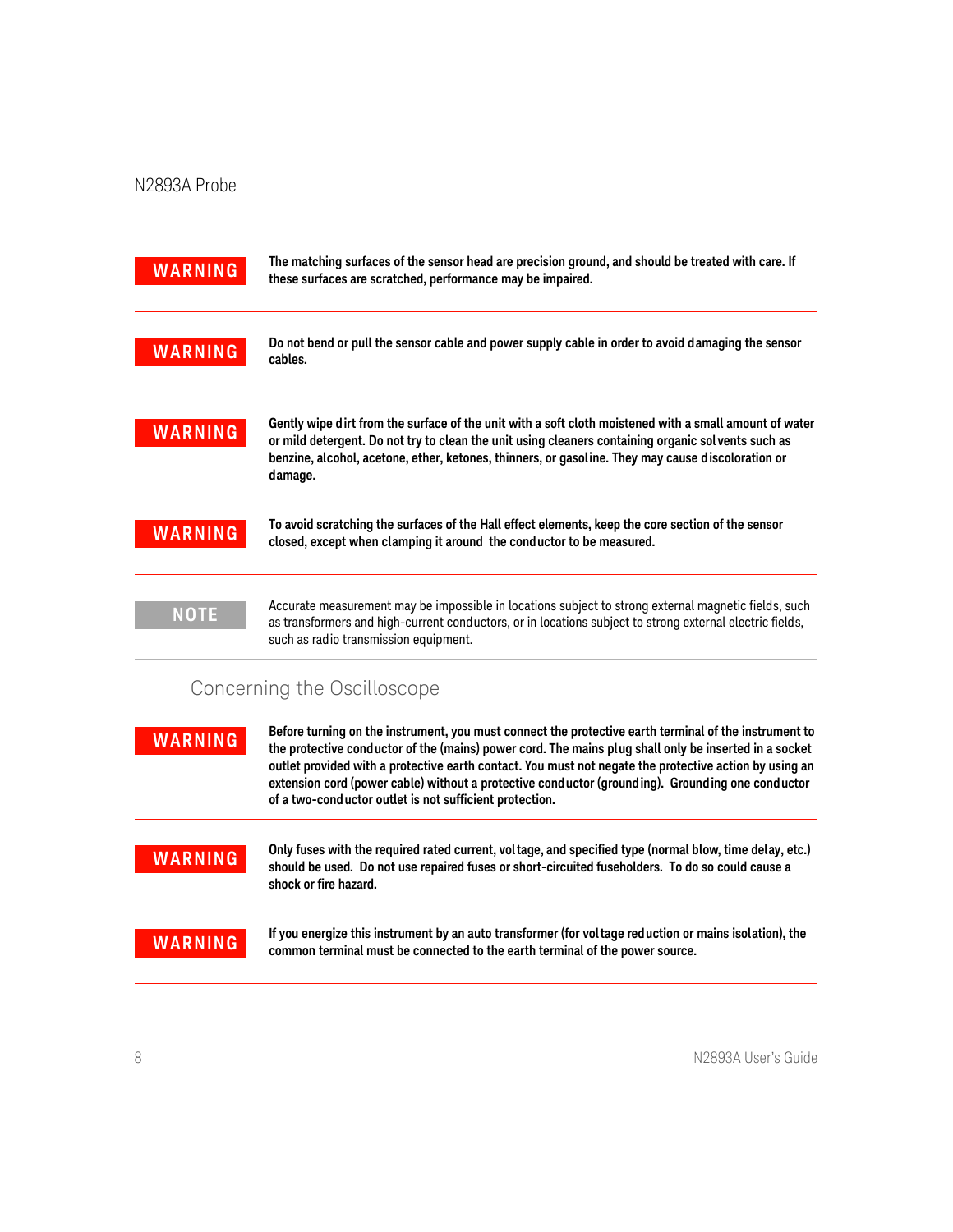| <b>WARNING</b> | Whenever it is likely that the ground protection is impaired, you must make the instrument inoperative<br>and secure it against any unintended operation.                                                                                                                                                                           |  |
|----------------|-------------------------------------------------------------------------------------------------------------------------------------------------------------------------------------------------------------------------------------------------------------------------------------------------------------------------------------|--|
| <b>WARNING</b> | Service instructions are for trained service personnel. To avoid dangerous electric shock, do not<br>perform any service unless qualified to do so. Do not attempt internal service or adjustment unless<br>another person, capable of rendering first aid and resuscitation, is present.                                           |  |
| <b>WARNING</b> | Do not install substitute parts or perform any unauthorized modification to the instrument.                                                                                                                                                                                                                                         |  |
| <b>WARNING</b> | Capacitors inside the instrument may retain a charge even if the instrument is disconnected from its<br>source of supply.                                                                                                                                                                                                           |  |
| <b>WARNING</b> | Do not operate the instrument in the presence of flammable gasses or fumes. Operation of any<br>electrical instrument in such an environment constitutes a definite safety hazard.                                                                                                                                                  |  |
| <b>WARNING</b> | Do not use the instrument in a manner not specified by the manufacturer.                                                                                                                                                                                                                                                            |  |
| <b>WARNING</b> | To clean the instrument. If the instrument requires cleaning: (1) Remove power from the instrument.<br>(2) Clean the external surfaces of the instrument with a soft cloth dampened with a mixture of mild<br>detergent and water. (3) Make sure that the instrument is completely dry before reconnecting it to a<br>power source. |  |
|                | Risk of Electric Shock. Refer to the manual for more information.                                                                                                                                                                                                                                                                   |  |
|                | Earth terminal symbol: Used to indicate a circuit common connected to grounded<br>chassis.                                                                                                                                                                                                                                          |  |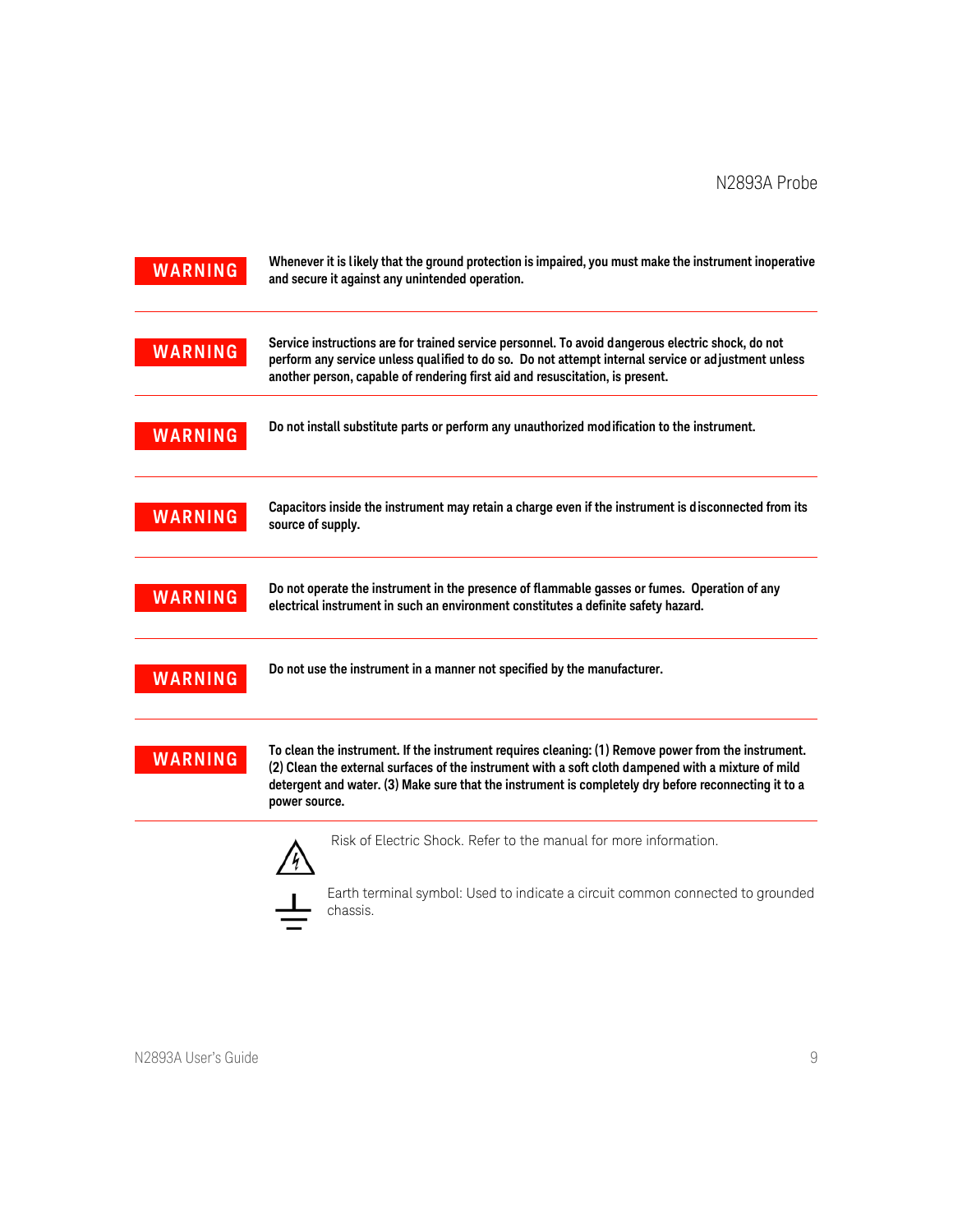# <span id="page-9-0"></span>Description of Parts



### <span id="page-9-5"></span><span id="page-9-1"></span>**Figure 1** Probe Parts Identification

# <span id="page-9-4"></span>**<sup>1</sup>** Opening Lever

Operating lever for opening the sensor head. Always use this lever to open the sensor head.

### <span id="page-9-6"></span><sup>2</sup> Sensor Head

This clamps the conductor being measured, and carries out the actual current measurement. It is a precision assembly including a molded component, a ferrite core, and a Hall effect element. It may be damaged if subjected to sudden changes in ambient temperature, or mechanical strain or shock. Care should be exercised when handing the sensor head.

# <span id="page-9-3"></span><span id="page-9-2"></span>**3** Demagnetizing Switch (DEMAG)

This demagnetizes the core if it has been magnetized by switching the power on and off, or by an excessive input. Always carry out demagnetizing before measurement. The demagnetizing process takes about one second. During demagnetizing, a demagnetizing waveform is output. Refer to ["Demagnetization and Zero Offset"](#page-16-0) on page 17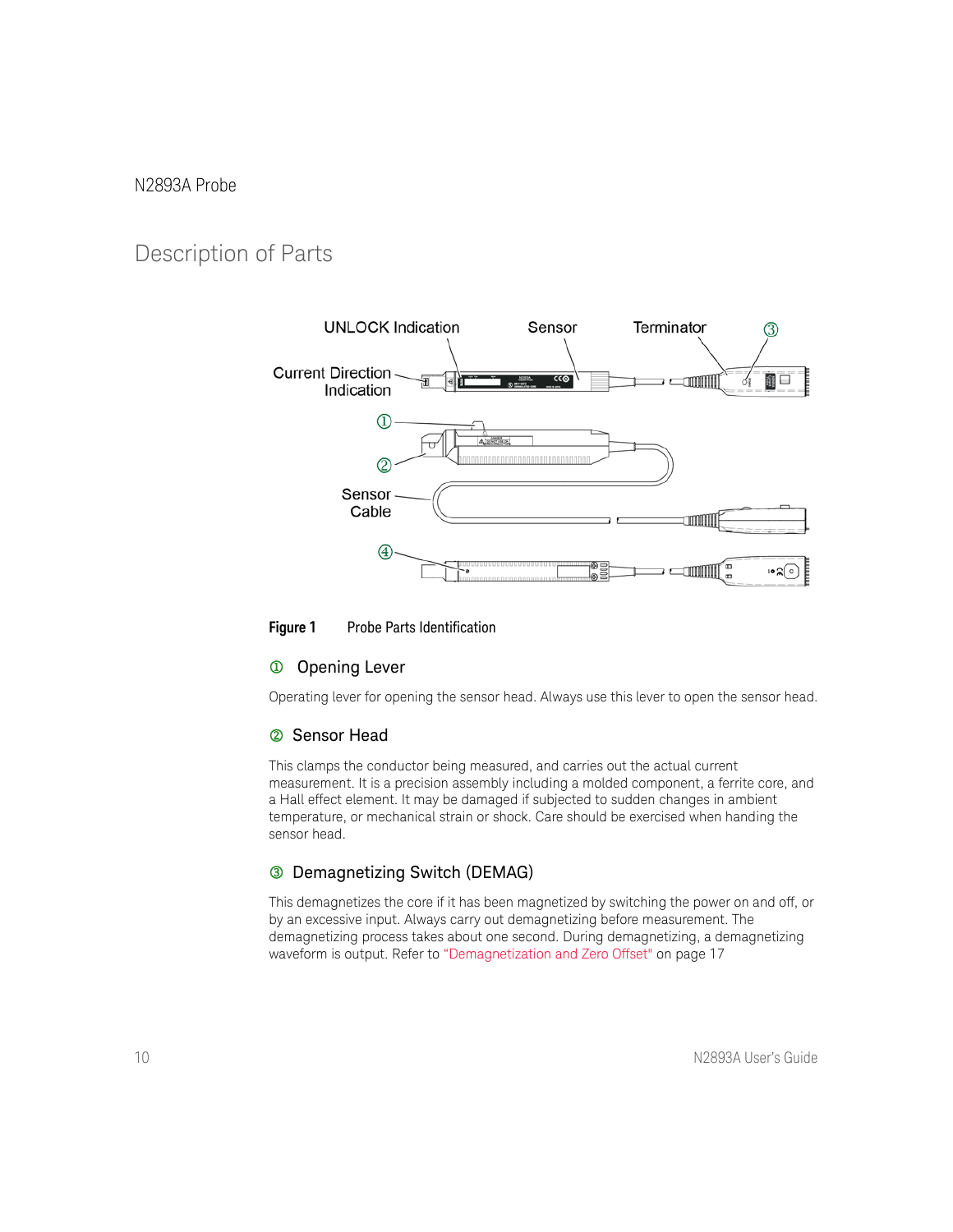# <span id="page-10-0"></span>**4** Coarse Adjustment Trimmer

This adjustment should only be carried out if the probe offset is outside the range of the zero adjustment dial.

The output of this unit is terminated internally. The high-impedance such as 1 MΩ input impedance will<br>NOTE has utermatically colocted on the Infinium as the Terminater is plugged into the AutoProbe interface. be automatically selected on the Infiniium, as the Terminator is plugged into the AutoProbe interface. With an input impedance of 50 $\Omega$ , accurate measurement is not possible.

**NOTE** The probe output sensitivity 0.1 V/A will be automatically selected, as the Terminator is plugged into the **NOTE** AutoProbe interface. With an different output sensitivity, accurate measurement is not possible.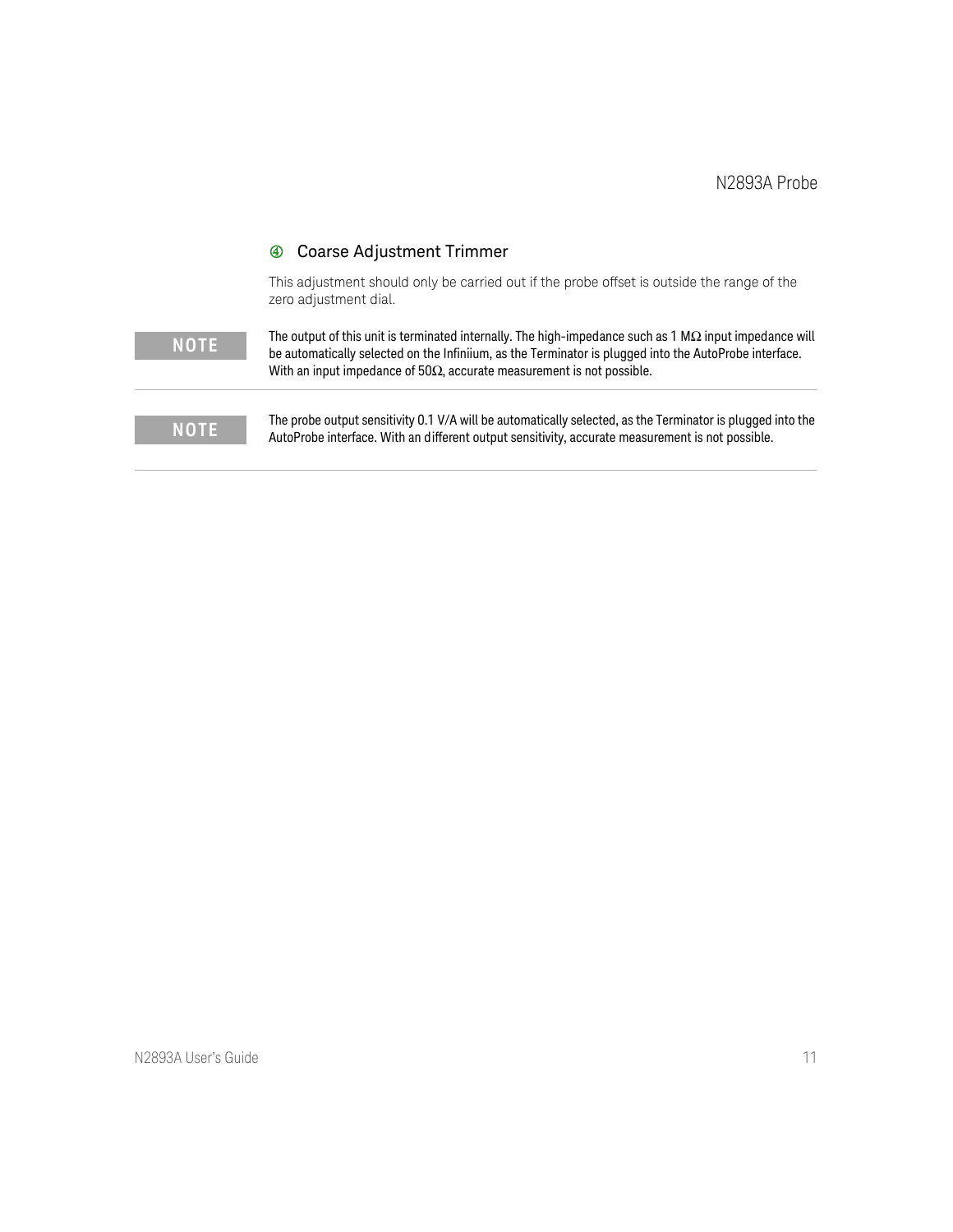# <span id="page-11-0"></span>Using the Probe

**WARNING Ensure all safety warnings and precautions are followed. Before using the probe, study the warning and <b>WARNING precautions in "Safety" [on page 6](#page-5-0).**

**NOTE** This probe is NOT compatible with 50Ω only Infiniium oscilloscopes (for example, the 90000A series oscilloscopes). Use the N5449A high impedance probe adapter for use with Infiniium 90000X Series oscilloscope. The input coupling is automatically selected to DC, as the terminator is plugged into the AutoProbe interface.

# <span id="page-11-1"></span>Making Measurements

- 1 Power on the oscilloscope.
- 2 Connect the probe terminator to one of the scope's channels.

<span id="page-11-3"></span>

<span id="page-11-2"></span>

**NOTE** When the probe is connected to a scope channel, the AutoProbe interface recognizes the probe as an <br>NOTE N20024 and outproticelly configures coursel esttings an the channel to which the probe is connected N2893A and automatically configures several settings on the channel to which the probe is connected.

- 3 Perform the steps in ["Demagnetization and Zero Offset"](#page-16-0) on page 17.
- 4 With the probe's sensor head around the conductor to be measured, slide the Opening Lever into the Locked position as shown in [Figure 3](#page-12-0).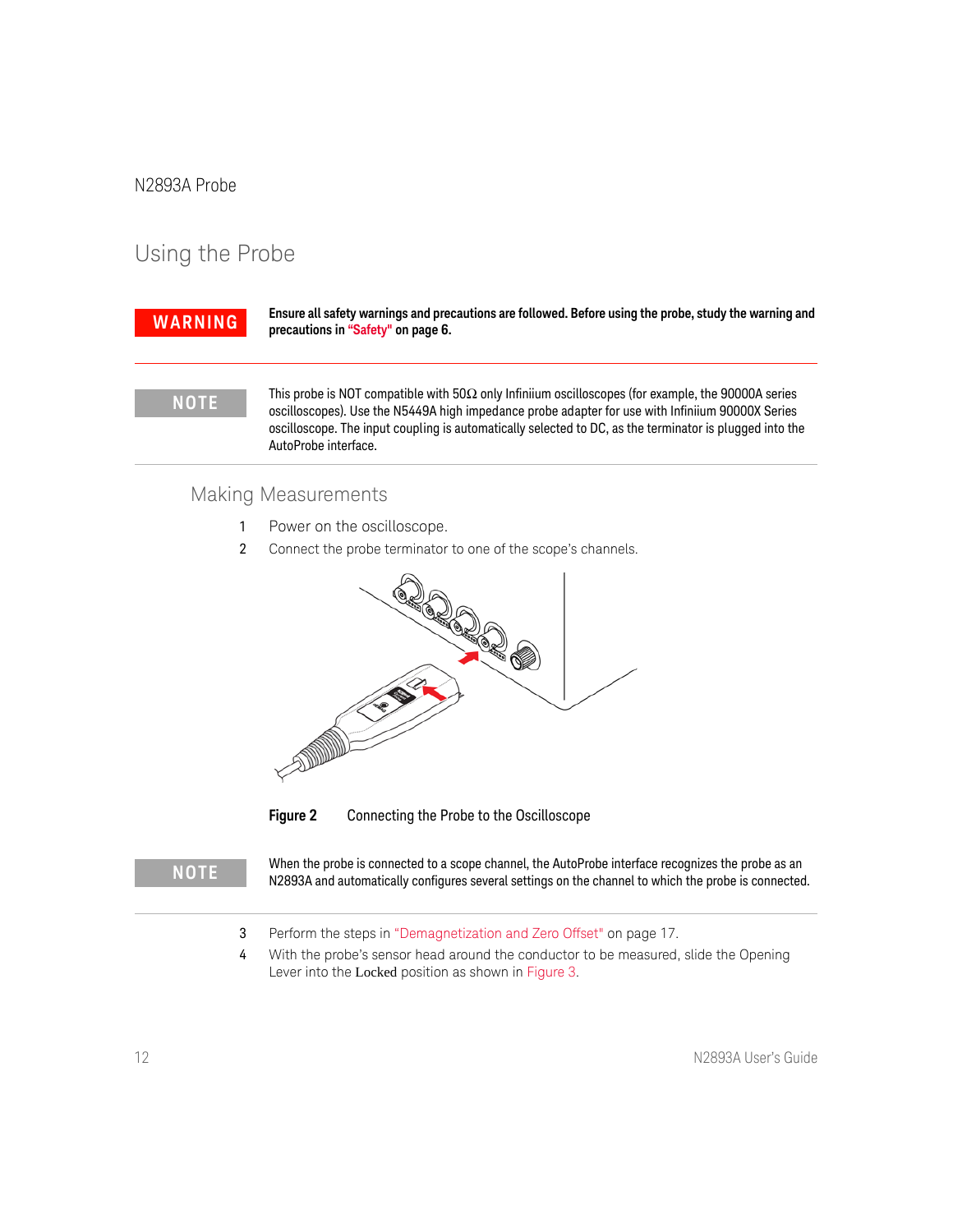**CAUTION** Always use the opening lever when opening the probe's sensor head. If an upper core is forced to open when the sensor head is looked, the open close mechanism can be forced to open when the sensor head is locked, the open-close mechanism can be damaged.

<span id="page-12-5"></span><span id="page-12-4"></span>

<span id="page-12-2"></span><span id="page-12-0"></span>

- 5 To obtain the best accuracy, ensure that:
	- The current direction indicator on the sensor aligns with actual current direction in the conductor.
	- The sensor opening lever is in the Locked position
	- The cable is centered in the sensor head.
- <span id="page-12-3"></span>6 At high frequencies, common mode noise may affect measurements taken on the high voltage side of circuits. If this occurs, reduce the frequency range of the measuring instrument or clamp onto the low-voltage side of the circuit as shown in [Figure 4](#page-12-1), as appropriate.



<span id="page-12-1"></span>**Figure 4** Clamp Onto the Low-Voltage Side of Circuit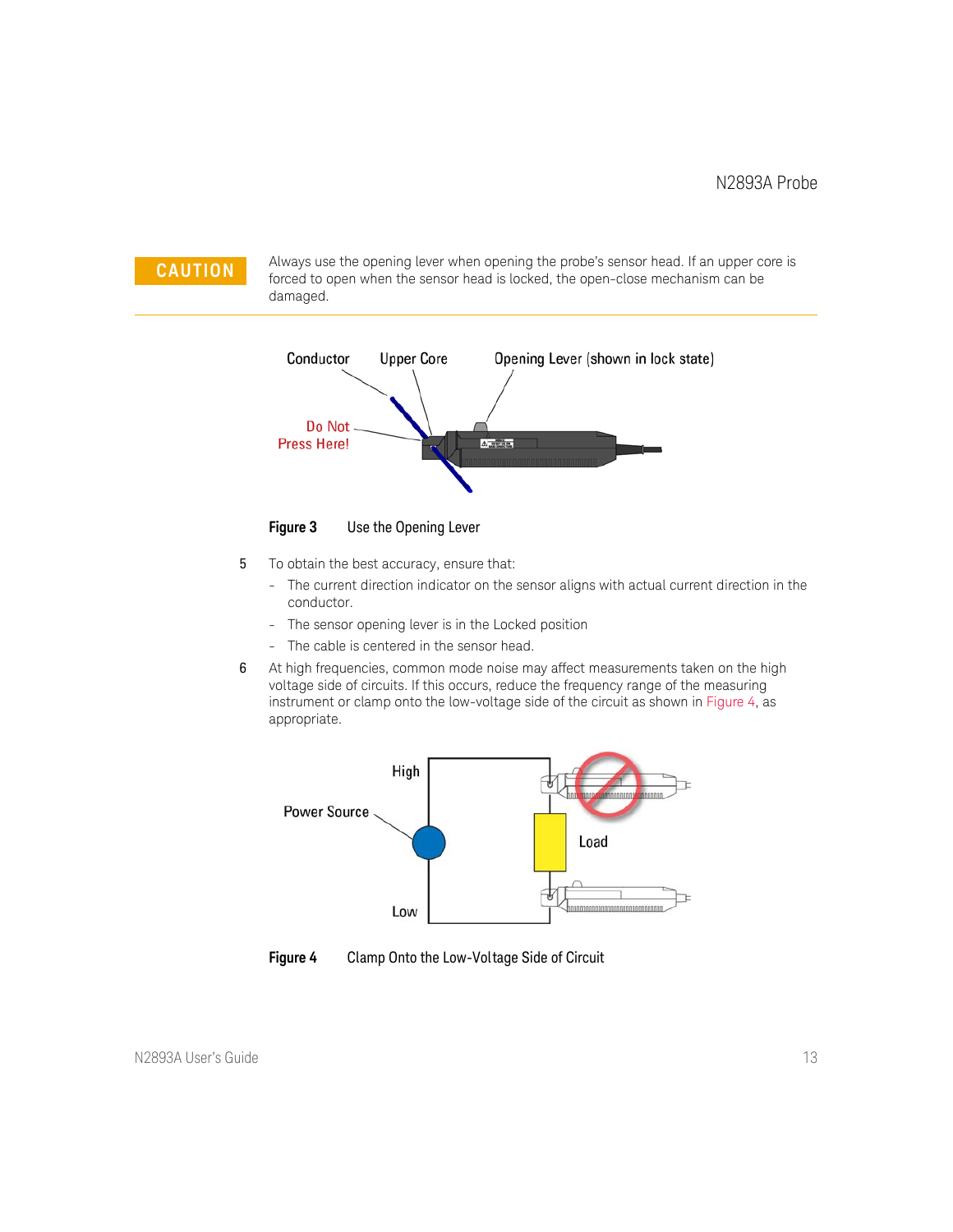| <b>WARNING</b> | The maximum continuous input range is based on heat that is internally generated during<br>measurement. Never input current in excess of this level. Exceeding the rated level may result in<br>damage to the probe.                                                                                                                                                                                                             |
|----------------|----------------------------------------------------------------------------------------------------------------------------------------------------------------------------------------------------------------------------------------------------------------------------------------------------------------------------------------------------------------------------------------------------------------------------------|
| <b>WARNING</b> | The maximum continuous input range varies according to the frequency of the current being<br>measured. See Figure 9 on page 24.                                                                                                                                                                                                                                                                                                  |
| <b>WARNING</b> | If excess current is input, generated heat activates a built-in safety function that blocks normal output.<br>If this happens, remove the input immediately (unclamp the sensor from the conductor being<br>measured or reduce the input current to zero). Wait until the sensor has had sufficient time to cool<br>before resuming operation.                                                                                   |
| <b>WARNING</b> | Even if the input current does not exceed the rated continuous maximum, continuous input for an<br>extended period of time may result in activation of the safety circuit to prevent damage resulting from<br>heating of the sensor.                                                                                                                                                                                             |
| <b>WARNING</b> | At high ambient temperatures, the built-in safety circuit may activate at current input levels below the<br>rated continuous maximum.                                                                                                                                                                                                                                                                                            |
| <b>WARNING</b> | Continuous input of current exceeding the rated maximum or repeated activation of the safety function<br>may result in damage to the unit.                                                                                                                                                                                                                                                                                       |
| <b>WARNING</b> | Do NOT measure current such that the total probe current consumption exceeds the allowable<br>AutoProbe interface current consumption. The excess current consumption causes a temporary<br>shutdown of the Infiniium power supply for safety. Quit the measurement and cycle the power of the<br>Infiniium, if the shutdown occurs. The typical probe current consumption from the AutoProbe interface<br>is shown in Figure 5. |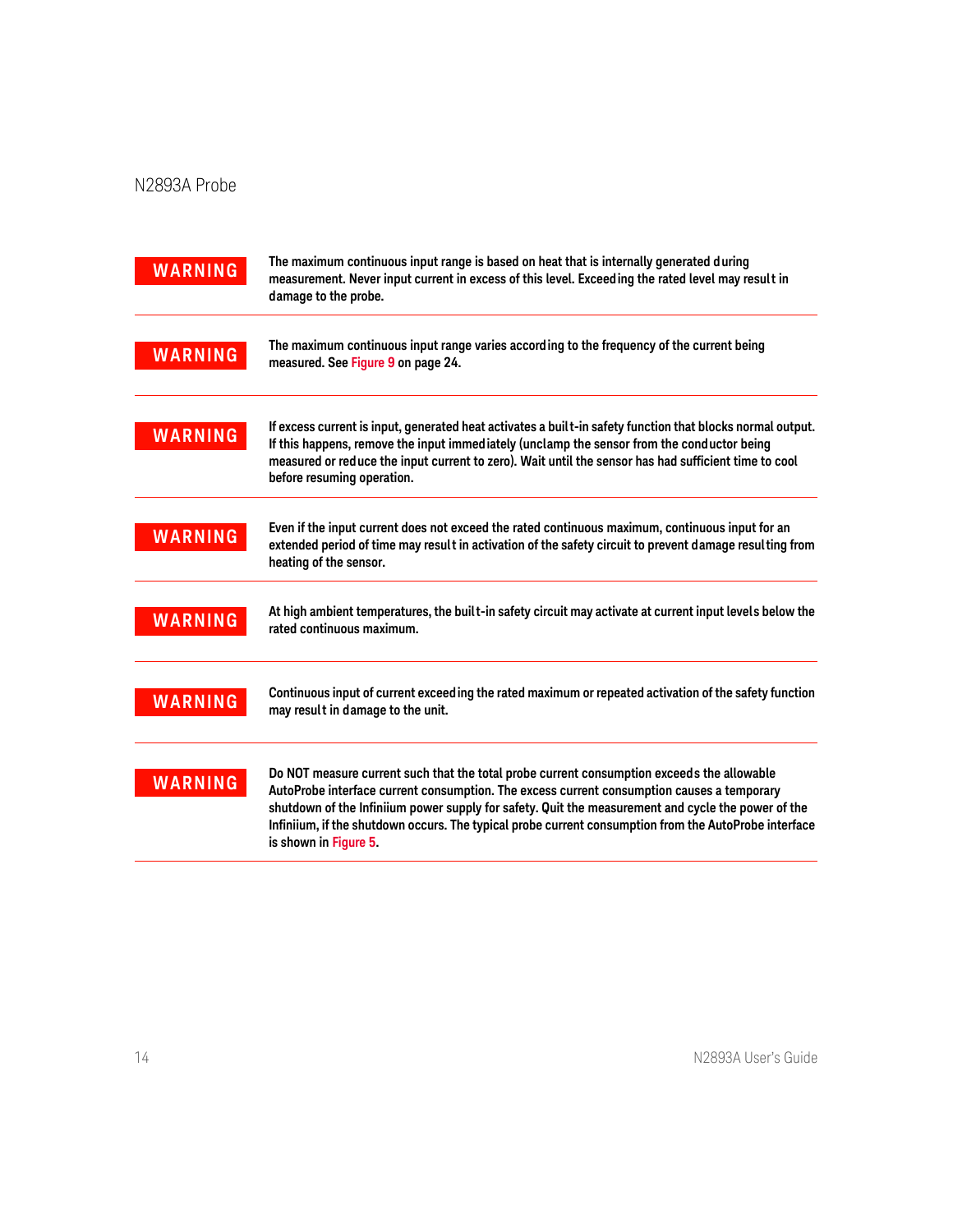

# <span id="page-14-0"></span>**Figure 5** Typical Probe Consumption

| <b>NOTE</b> | Immediately after powering on, this unit may be subject to an appreciable offset drift due to the effect of<br>self-heating. To counteract this, allow the unit to warm up for about 30 minutes before carrying out<br>measurement.                                                |
|-------------|------------------------------------------------------------------------------------------------------------------------------------------------------------------------------------------------------------------------------------------------------------------------------------|
| <b>NOTE</b> | When performing continuous measurements, it is necessary to be aware that the zero offset voltage will<br>drift if the ambient temperature changes.                                                                                                                                |
| <b>NOTE</b> | Under certain circumstances, oscillation may occur if the probe is connected to the AutoProbe interface<br>while the Infiniium is on. This does not indicate a malfunction. Oscillation can be stopped and operation<br>restored to normal by opening and closing the sensor head. |
| <b>NOTE</b> | At some frequencies, some sound may be produced by resonance, this has no effect on measurements.                                                                                                                                                                                  |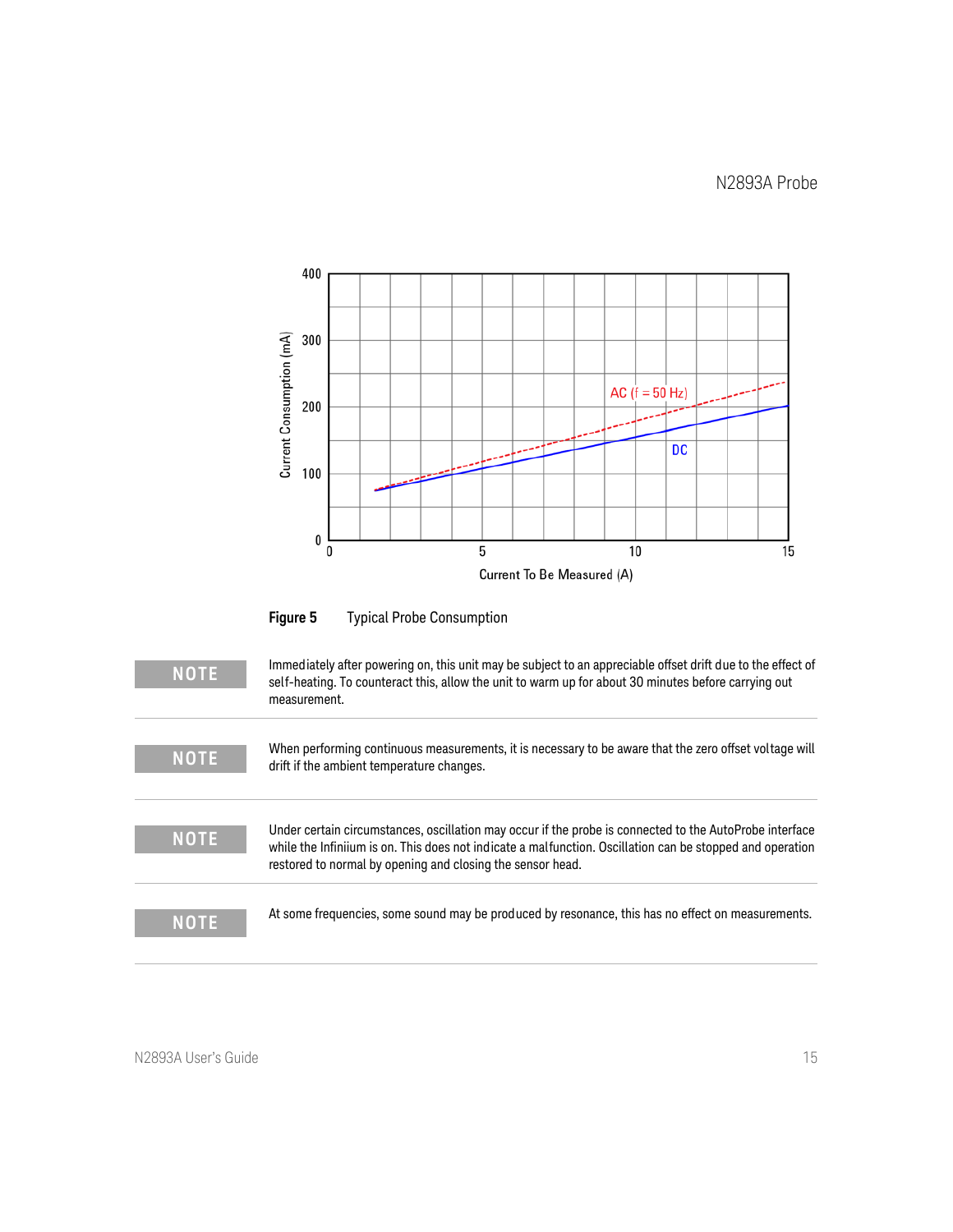# N2893A Probe

| NOTE.       | Measurement accuracy is affected by the position of the conductor being measured within the clamp<br>aperture. The conductor should be in the center of the clamp aperture.                                                                               |  |
|-------------|-----------------------------------------------------------------------------------------------------------------------------------------------------------------------------------------------------------------------------------------------------------|--|
| <b>NOTE</b> | Before making a measurement, press the opening lever until the "UNLOCK" indication disappears and<br>check that the sensor head is properly closed. If the sensor head is not properly closed, accurate<br>measurement will not be possible.              |  |
| <b>NOTE</b> | Accurate measurement may be impossible in locations subject to strong external magnetic fields, such<br>as transformers and high-current conductors, or in locations subject to strong external electric fields,<br>such as radio transmission equipment. |  |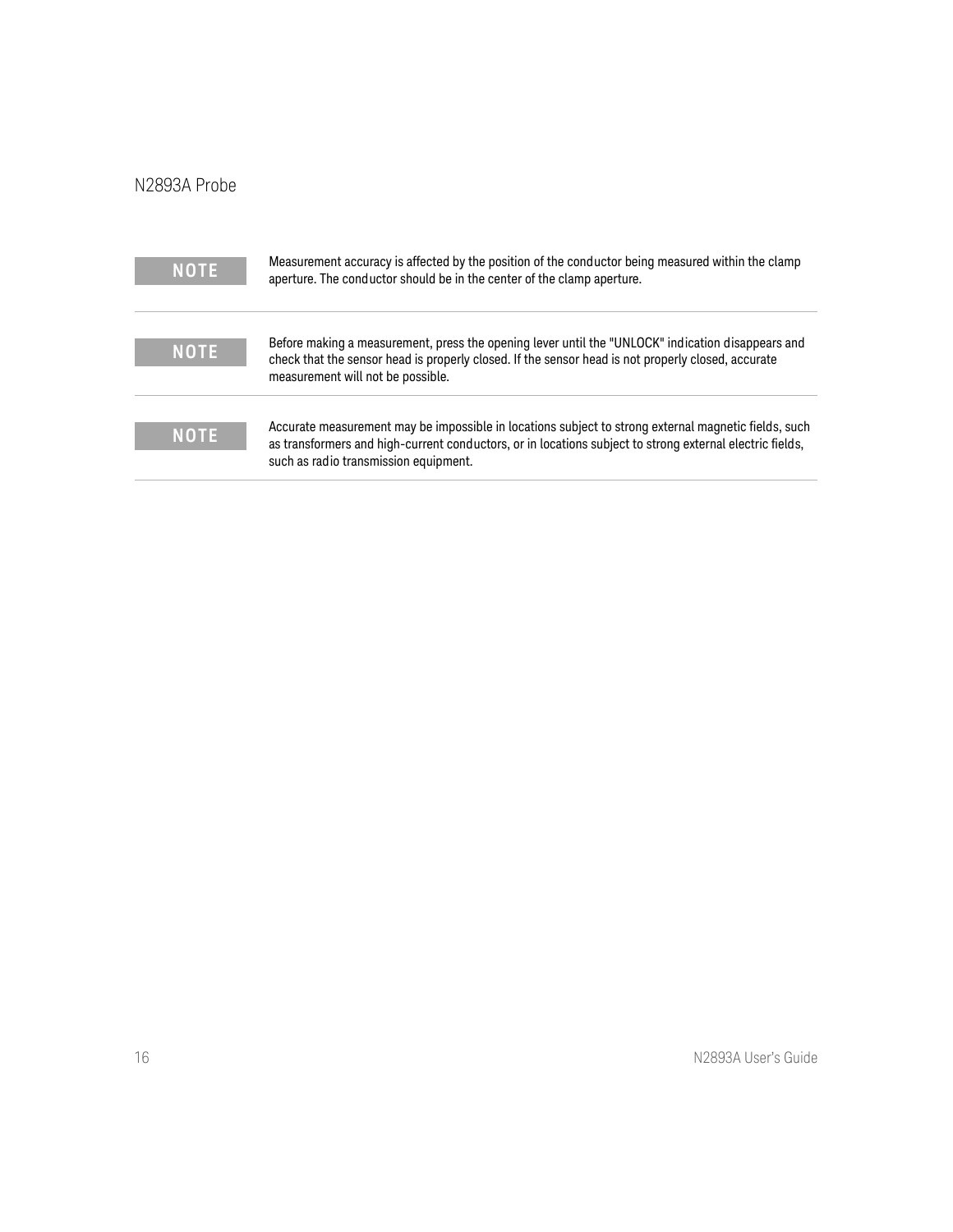# <span id="page-16-0"></span>Demagnetization and Zero Offset

**NOTE** Allow both the Infiniium oscilloscope and the probe to warm up for at least 30 minutes before making these adjustments.

- 1 Set the channel offset to 0V for the oscilloscope channel to which the probe is connected.
- 2 Ensure that the probe sensor is NOT clamped around any conductors.
- 3 Slide the probe's Opening Lever into the Locked position as shown in [Figure 6](#page-16-1).



<span id="page-16-2"></span><span id="page-16-1"></span>

- 4 Press the probe's **DEMAG** button shown in [Figure 1 on page 10](#page-9-1). A demagnetization waveform will be displayed for a short time on the channel to which the probe is connected. Wait until this waveform is no longer displayed.
- 5 On InfiniiVision Oscilloscopes:
	- a Press the scope's channel button (1, 2, 3, or 4) for the channel you are using.
	- b Click the **Probe** softkey (under the display) and then press the key to automatically start the demagnetization and zero offset process. Follow the on-screen instructions.
- 6 For Infiniium Oscilloscopes:
	- a Click **Setup** > **Probes**.
	- b In the dialog box click the button to automatically start the demagnetization and zero offset process. Follow the on-screen instructions.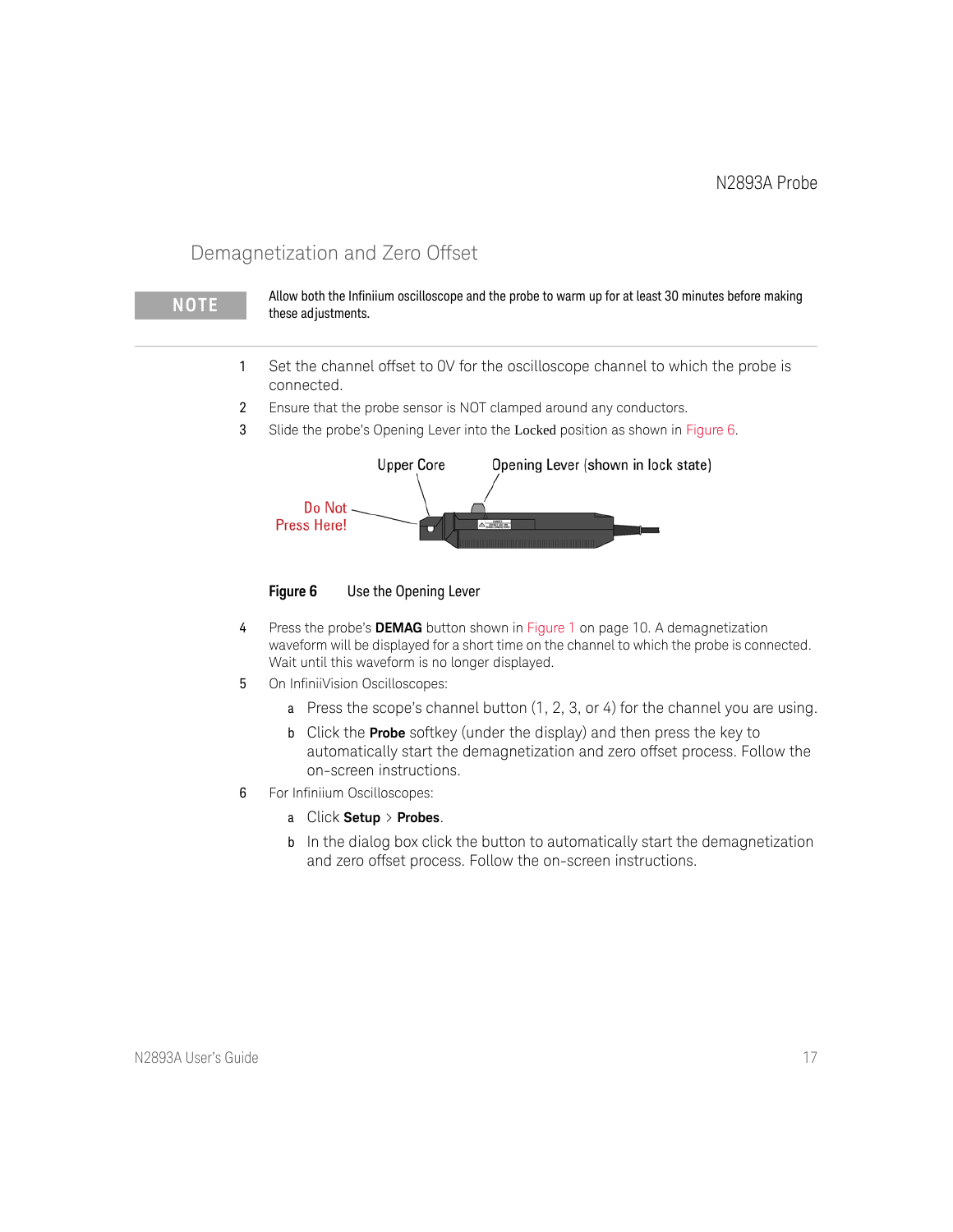# <span id="page-17-4"></span><span id="page-17-0"></span>Calibration Testing Procedure

Use the following procedure to test the warranted specifications for the N2893A Differential Probe. The recommended calibration test interval for the N2893A is once a year or as required. Use the equipment listed in [Table 1.](#page-17-2)

| <b>Description</b>      | <b>Minimum Requirements</b>                                  | <b>Recommended Test Equipment</b>                     |
|-------------------------|--------------------------------------------------------------|-------------------------------------------------------|
| Oscilloscope            | Bandwidth $\geq$ 250 MHz<br>Amplitude accuracy: ≤0.4%        | Infiniium or InfiniiVision with<br>1 M $\Omega$ input |
| Current loop wire       | 16 AWG, Convenient length                                    | 30 cm                                                 |
| AC current generator    | AC 10 $Arms$ , 50 Hz, sine wave<br>Amplitude accuracy: ≤0.3% | Wavetek 9100                                          |
| $50\Omega$ current loop |                                                              | N2774-23801                                           |

### <span id="page-17-2"></span>**Table 1** Required Test Equipment

# <span id="page-17-3"></span><span id="page-17-1"></span>AC Accuracy

- <span id="page-17-5"></span>1 Turn on the oscilloscope then connect the N2893A probe to the oscilloscope.
- 2 Turn on the other equipment.
- 3 Wait 30 minutes to warm up the equipment.
- 4 Press the **DEMAG** button on the probe.
- 5 Connect the wire to the current terminals of the AC current generator as shown in [Figure 7.](#page-18-0)
- 6 Clamp the wire with the N2893A and lock the sensor head.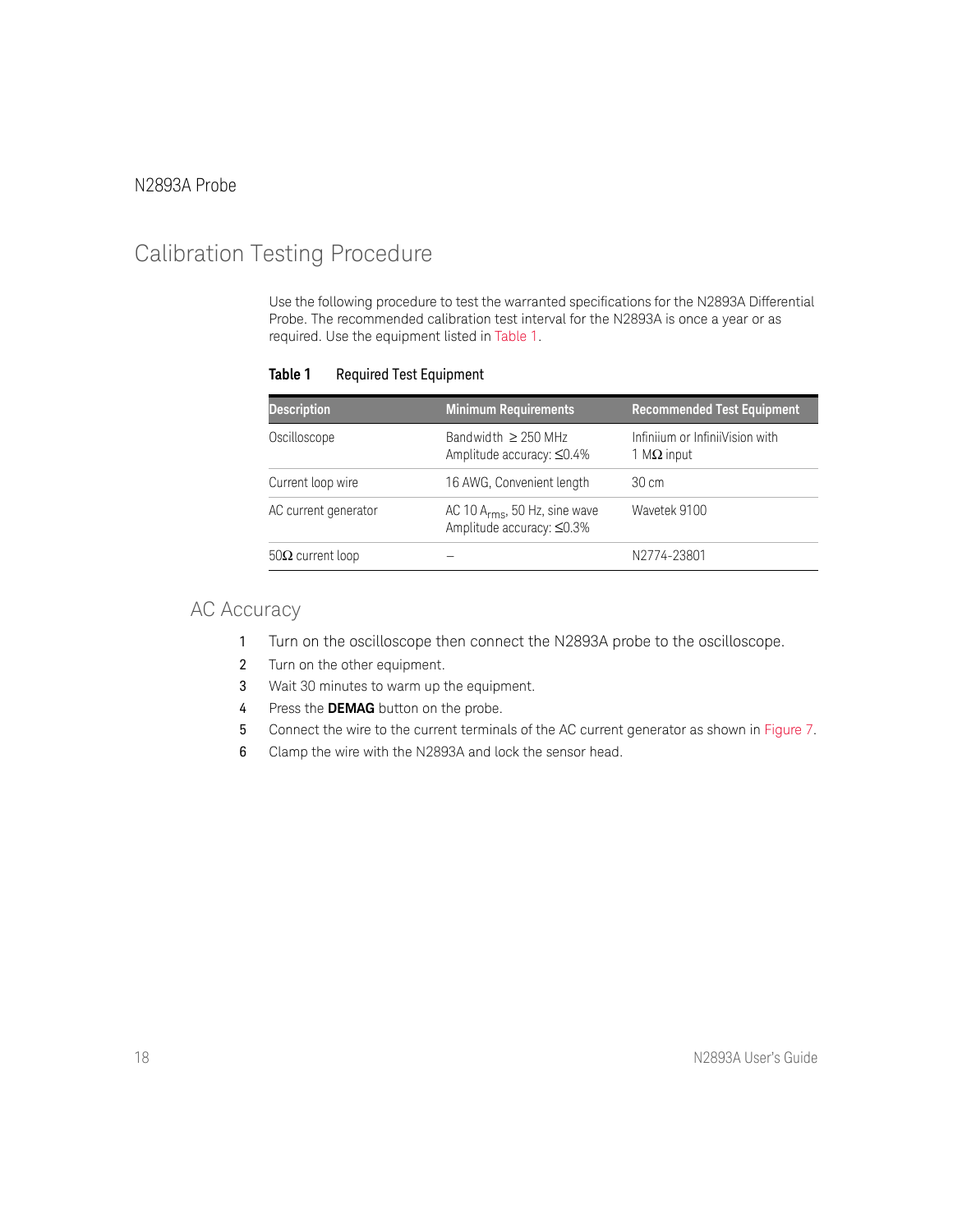### Oscilloscope



# <span id="page-18-0"></span>**Figure 7** Sensor Head Clamped to Wire

| 7 | Set the Infiniium to the following settings: |
|---|----------------------------------------------|
|   |                                              |
|   |                                              |
|   |                                              |
|   |                                              |
|   |                                              |
|   |                                              |
|   |                                              |
|   |                                              |
|   |                                              |

- 8 Set the generator to AC 10  $A_{rms}$ , 50 Hz, and sine wave.<br>9 Generate the wave, measure the current and record it.
- Generate the wave, measure the current and record it.
- 10 Remove the wire and the generator from the N2893A.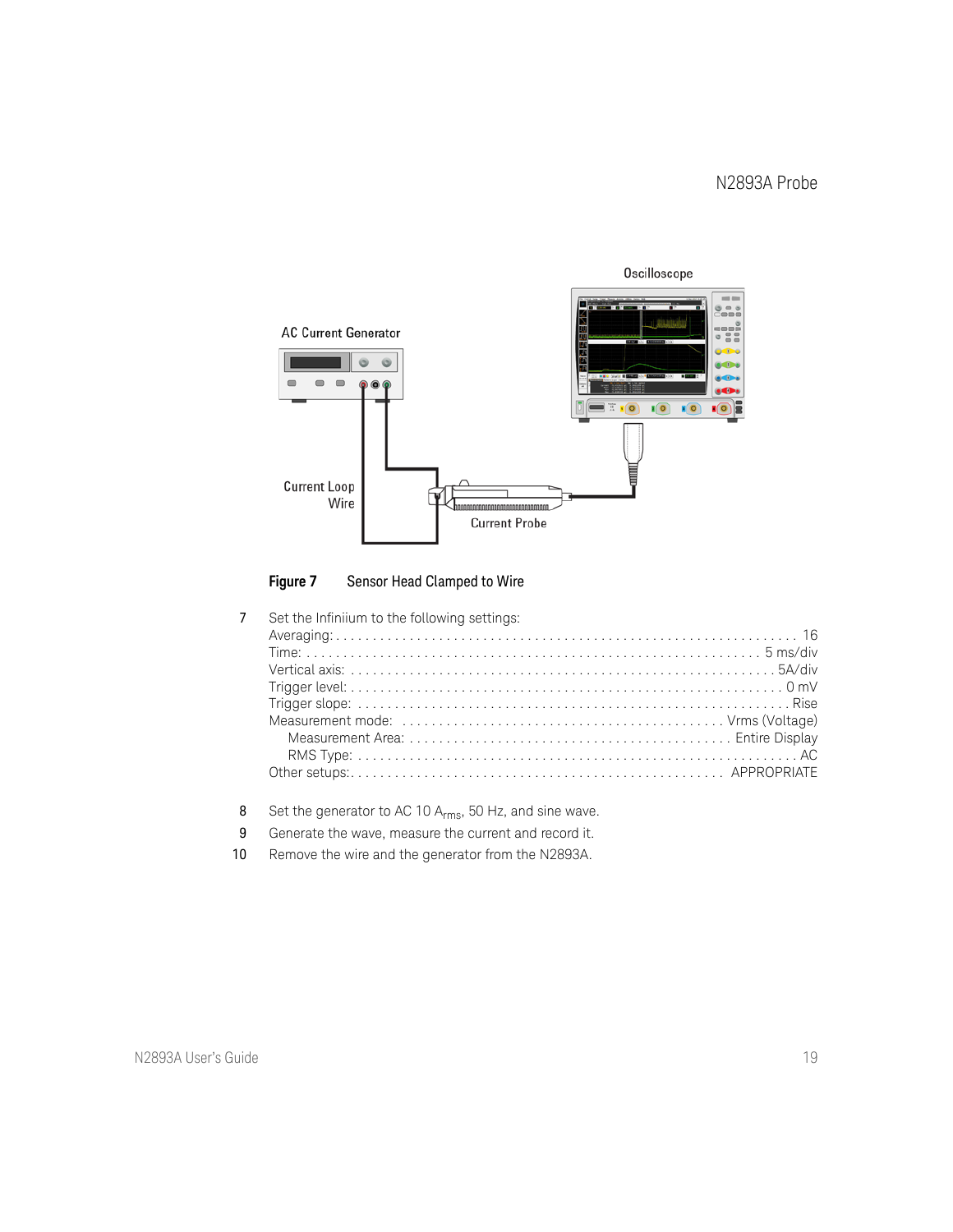# <span id="page-19-0"></span>Calibration Test Record

The recommended test interval is one year.

### **Table 2** Test Record

| <b>Test</b>        | <b>Limit Minimum</b> | <b>Results</b> | <b>Limit Maximum</b> |
|--------------------|----------------------|----------------|----------------------|
| AC Accuracy (Arms) | 9.75                 |                | 10.25                |

**NOTE** The AC Accuracy range is based on the Infiniium oscilloscope's accuracy. Calculate the minimum and the movimum limits corresponding to the accuracy of your Infiniium coeilloscope. maximum limits corresponding to the accuracy of your Infiniium oscilloscope.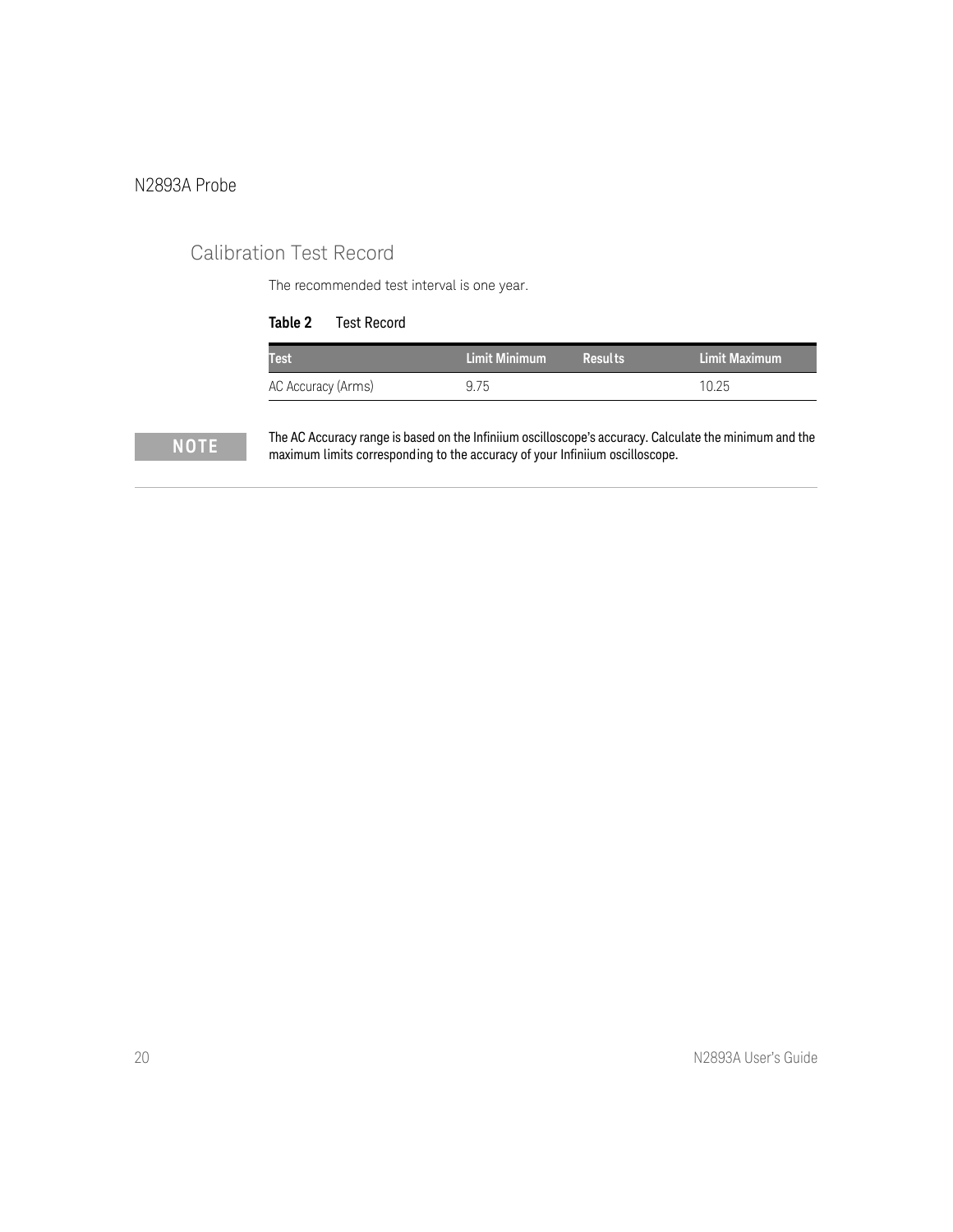# <span id="page-20-2"></span><span id="page-20-0"></span>Characteristics and Specifications

### **Table 3** Measurement Characteristics

<span id="page-20-11"></span><span id="page-20-9"></span><span id="page-20-6"></span><span id="page-20-1"></span>

| <b>Item</b>                        | Characteristic <sup>a</sup>                                                                                                                                                                                                                                                                                                                                                                                                                                                                                                                                                                     |
|------------------------------------|-------------------------------------------------------------------------------------------------------------------------------------------------------------------------------------------------------------------------------------------------------------------------------------------------------------------------------------------------------------------------------------------------------------------------------------------------------------------------------------------------------------------------------------------------------------------------------------------------|
| Probe Bandwidth                    | DC to 100 MHz (-3 dB)                                                                                                                                                                                                                                                                                                                                                                                                                                                                                                                                                                           |
| Accuracy (Probe Only) <sup>b</sup> | ±1% of reading ±1mV (DC or 45 Hz to 66 Hz)                                                                                                                                                                                                                                                                                                                                                                                                                                                                                                                                                      |
| Risetime <sup>c</sup>              | $\leq$ 3.5 ns                                                                                                                                                                                                                                                                                                                                                                                                                                                                                                                                                                                   |
| Maximum Continuous Current         | With InfiniiVision 3000X/T, 5000/6000/7000 Series:<br>15A peak (DC+AC peak), 15A <sub>DC</sub> , 10A <sub>rms</sub> continuous<br>Max. peak: 30A peak non-continuous (when upto two probes are used)<br>30A peak (DC+AC peak), 30 A <sub>DC</sub> , 24A <sub>rms</sub> continuous<br>Max. peak: 32A peak non-continuous (when one probe is used)<br>With Infiniium or InfiniiVision 4000X, 6000X Series:<br>15A peak (DC+AC peak), 15A <sub>DC</sub> , 10A <sub>rms</sub> continuous, 30A peak<br>non-continuous (per each channel)<br>(Refer to frequency derating curve, Figure 9 on page 24) |
| Maximum Peak Current               | 50A (for Pulse Widths $\leq 10 \mu s$ )                                                                                                                                                                                                                                                                                                                                                                                                                                                                                                                                                         |
| Probe Sensitivity                  | 0.1V/A                                                                                                                                                                                                                                                                                                                                                                                                                                                                                                                                                                                          |
| Noise                              | $\leq$ 2.5 mA <sub>rms</sub> (with 20 MHz Bandwidth limiting)                                                                                                                                                                                                                                                                                                                                                                                                                                                                                                                                   |
| Insertion Impedance                | See Figure 10 on page 25.                                                                                                                                                                                                                                                                                                                                                                                                                                                                                                                                                                       |
| Temperature Coefficient            | ≤ ±2% (0°C to 40°C)                                                                                                                                                                                                                                                                                                                                                                                                                                                                                                                                                                             |
| Effect of External Magnetic Fields | Equivalent to $\leq$ 20 mA (for a 400 A/m magnetic field, DC to 60 Hz)                                                                                                                                                                                                                                                                                                                                                                                                                                                                                                                          |
| Maximum Circuit Voltage            | 300V Cat I (refer to safety considerations and product compliances)                                                                                                                                                                                                                                                                                                                                                                                                                                                                                                                             |

<span id="page-20-12"></span><span id="page-20-10"></span><span id="page-20-8"></span><span id="page-20-7"></span><span id="page-20-5"></span><span id="page-20-4"></span><span id="page-20-3"></span>a Requires 1MΩ termination. Valid for 23°C ±3°C (73°F ±5°F), at least 30 minutes after power on.

b This is a specification and is guaranteed at  $23^{\circ}$ C  $\pm 3^{\circ}$ C (73°F  $\pm 5^{\circ}$ F).

c Rise time is calculated as:  $Tr = 0.35/B$ andwidth.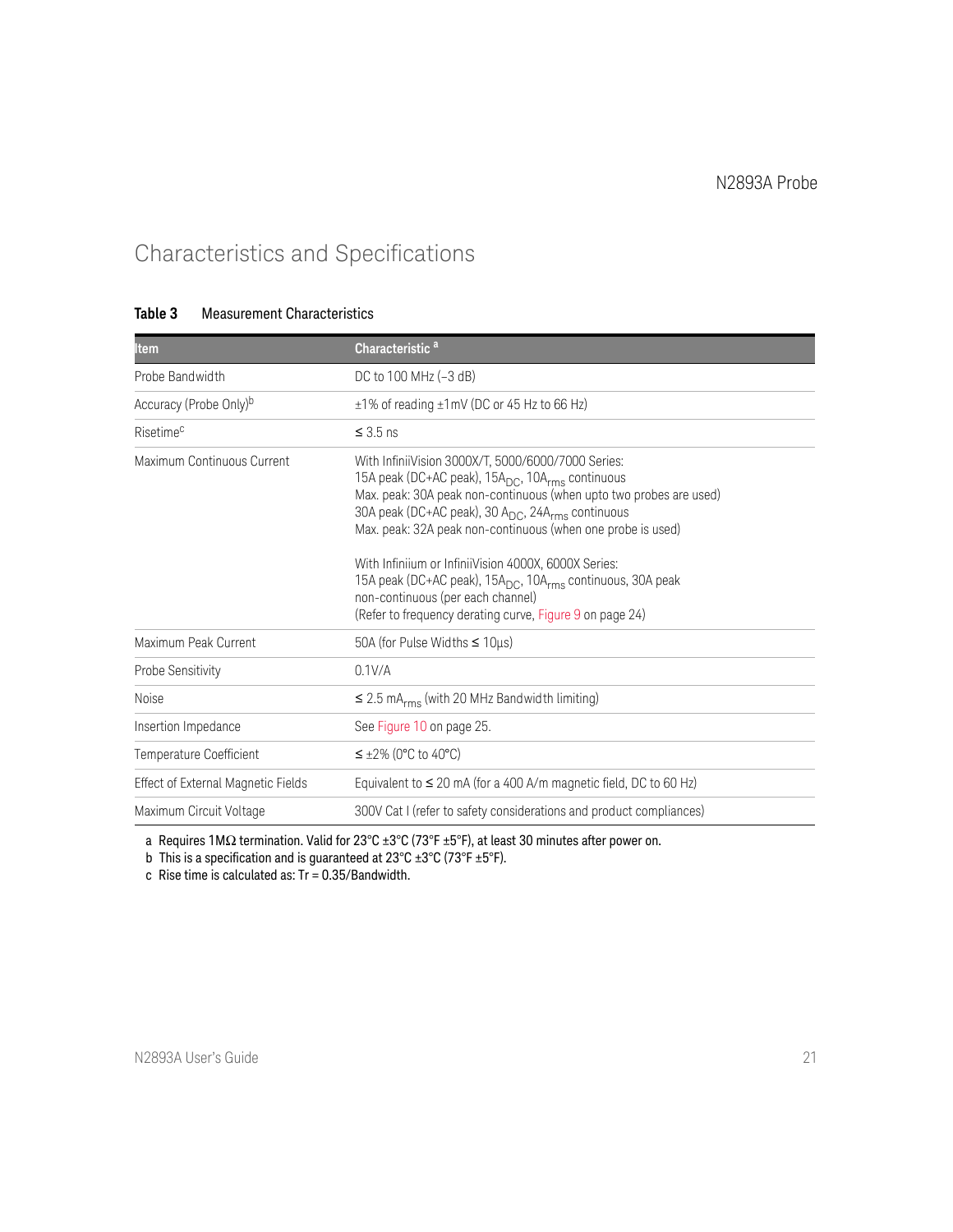# **Table 4** Power Supply Characteristics

<span id="page-21-5"></span><span id="page-21-1"></span>

| <b>Item</b>                    | <b>Characteristics</b>                                   |
|--------------------------------|----------------------------------------------------------|
| DC supply Voltage Requirements | $±12$ Vdc $±1V$                                          |
| Probe Power Consumption        | Increases with measured current. 3 VA when measuring 15A |

# **Table 5** Mechanical Characteristics

<span id="page-21-7"></span><span id="page-21-6"></span><span id="page-21-4"></span><span id="page-21-3"></span><span id="page-21-2"></span><span id="page-21-0"></span>

| <b>Item</b>             | <b>Characteristics</b>                                                |
|-------------------------|-----------------------------------------------------------------------|
| Maximum Cable Diameter  | $5 \text{ mm}$ (0.2 inch)                                             |
| Sensor Cable Length     | $1.5$ m (59 inches)                                                   |
| Power Cable Length      | 1 m (39 inches)                                                       |
| Dimensions (Sensor)     | 175 mm x 18 mm x 40 mm<br>6.89 in. $\times$ 0.71 in. $\times$ 1.6 in. |
| Dimensions (Terminator) | 28 mm x 81 mm x 24 mm<br>1.1 in. x 3.2 in. x 0.94 in                  |
| Weight                  | 210 g (7.4 oz.)                                                       |
| Accessories Supplied    | Storage case, calibration certificate                                 |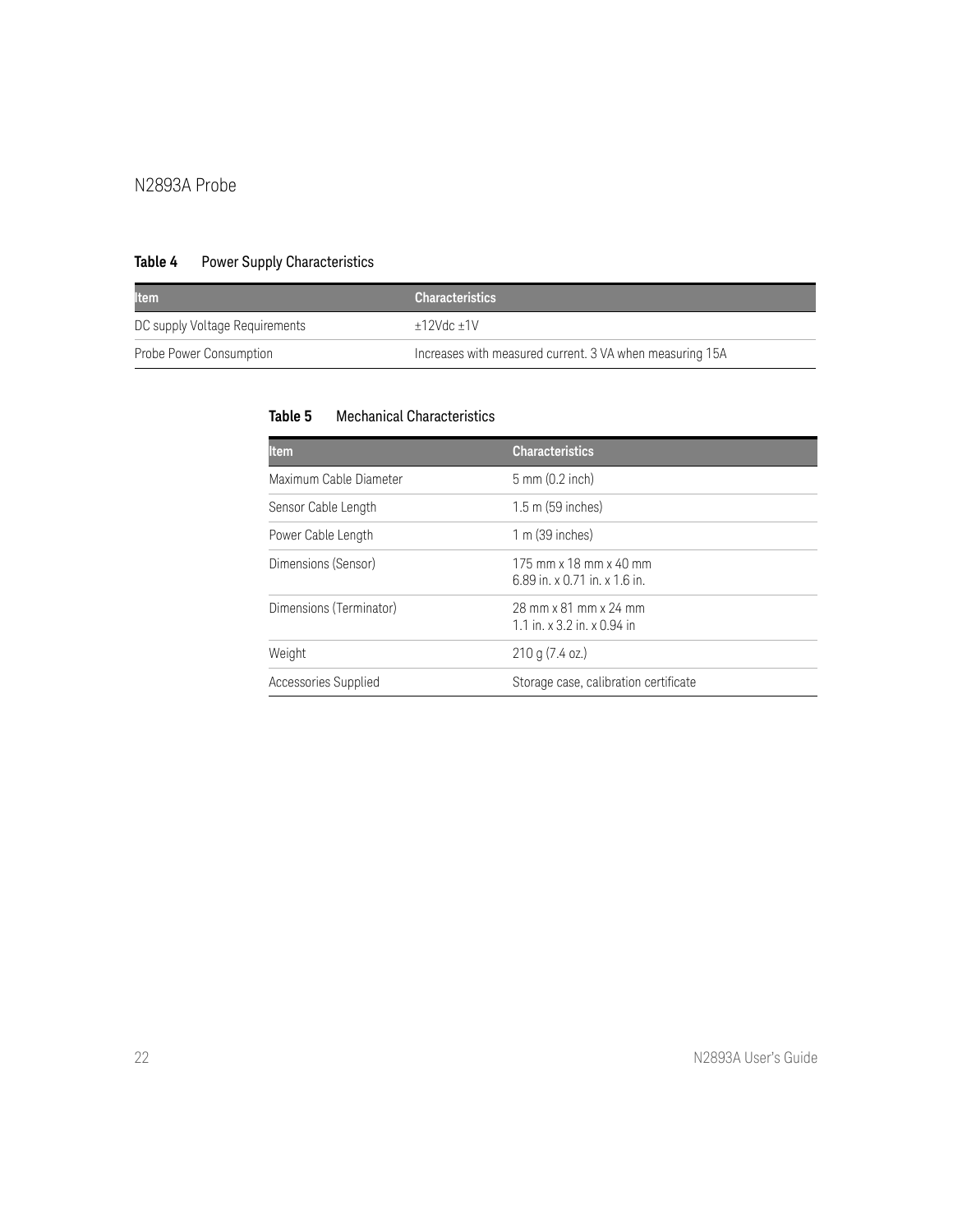<span id="page-22-5"></span><span id="page-22-4"></span><span id="page-22-3"></span><span id="page-22-2"></span><span id="page-22-1"></span><span id="page-22-0"></span>

| <b>Item</b>                                         | <b>Characteristics</b>                                                   |
|-----------------------------------------------------|--------------------------------------------------------------------------|
| Use                                                 | Indoor                                                                   |
| Operating Temperature Range                         | 0°C to 40°C (32°F to 104°F)                                              |
| Storage Temperature Range                           | $-10^{\circ}$ C to 50 $^{\circ}$ C (14 $^{\circ}$ F to 122 $^{\circ}$ F) |
| Maximum Relative Humidity<br>(Operating or Storage) | 80% (no condensation)                                                    |
| Vibration (10 to 55 Hz)                             | 30 min/axis<br>10 octave/min<br>Amplitude 0.3 mm                         |
| Vibration (55 Hz)                                   | 30 min/axis<br>Amplitude 0.3 mm<br>Acceleration 17.91 m/s <sup>2</sup>   |
| Maximum Altitude                                    | 2000m                                                                    |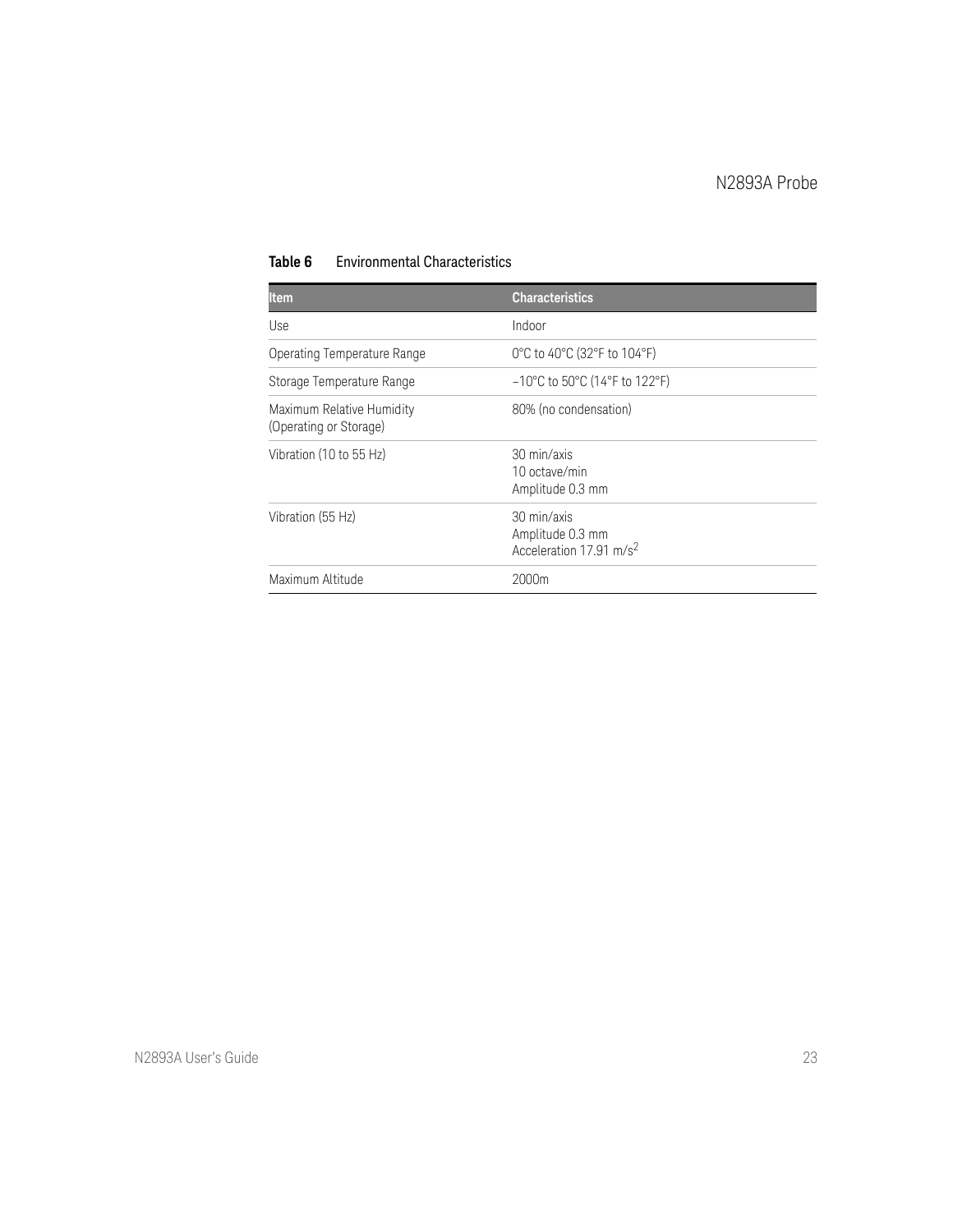# N2893A Probe

# <span id="page-23-0"></span>Plots



**Figure 8** Frequency Response of N2893A



<span id="page-23-1"></span>**Figure 9** Continuous Maximum Input Rating of N2893A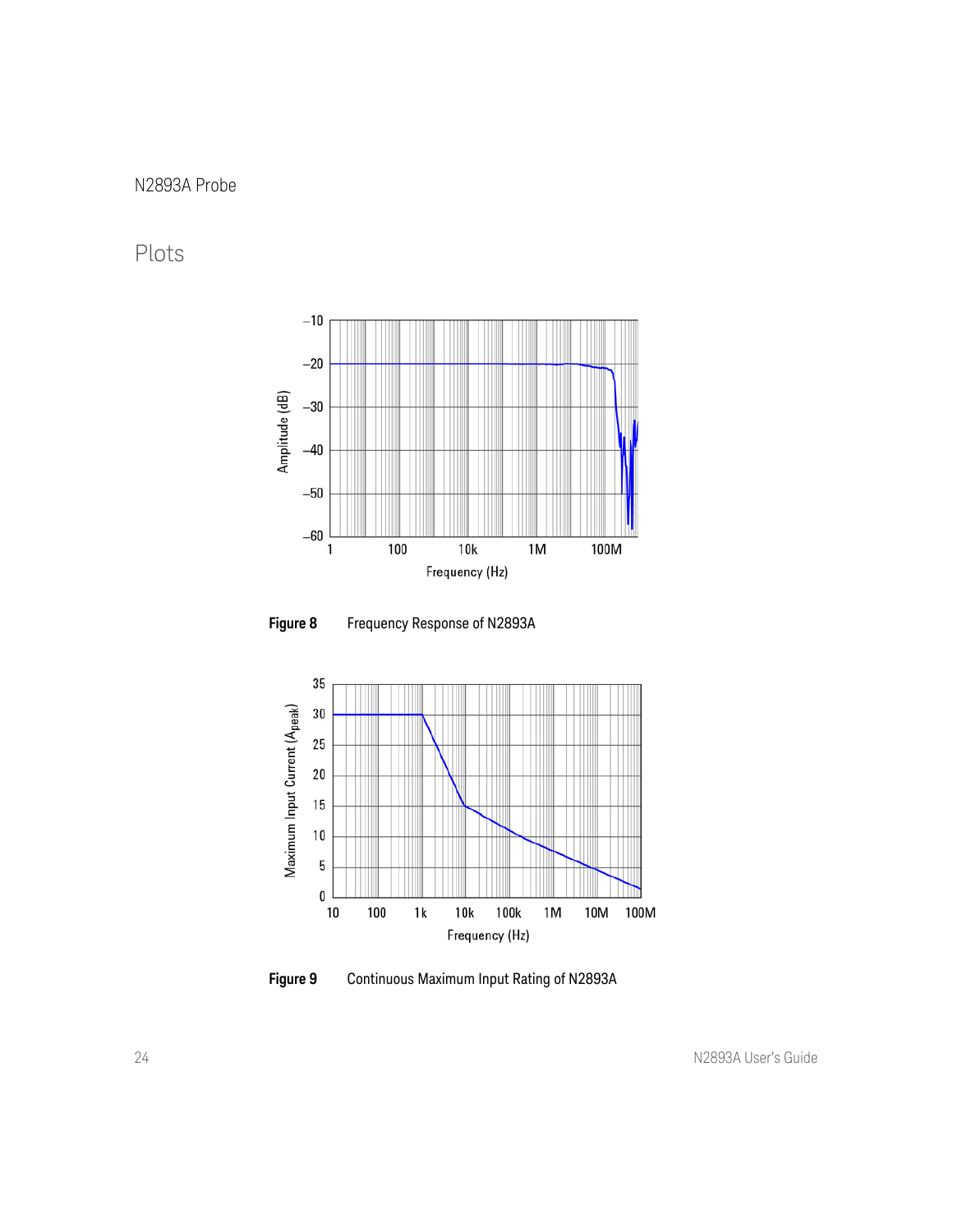

<span id="page-24-0"></span>**Figure 10** Insert Impedance of N2893A



**Figure 11** Amplitude Accuracy Characteristic of N2893A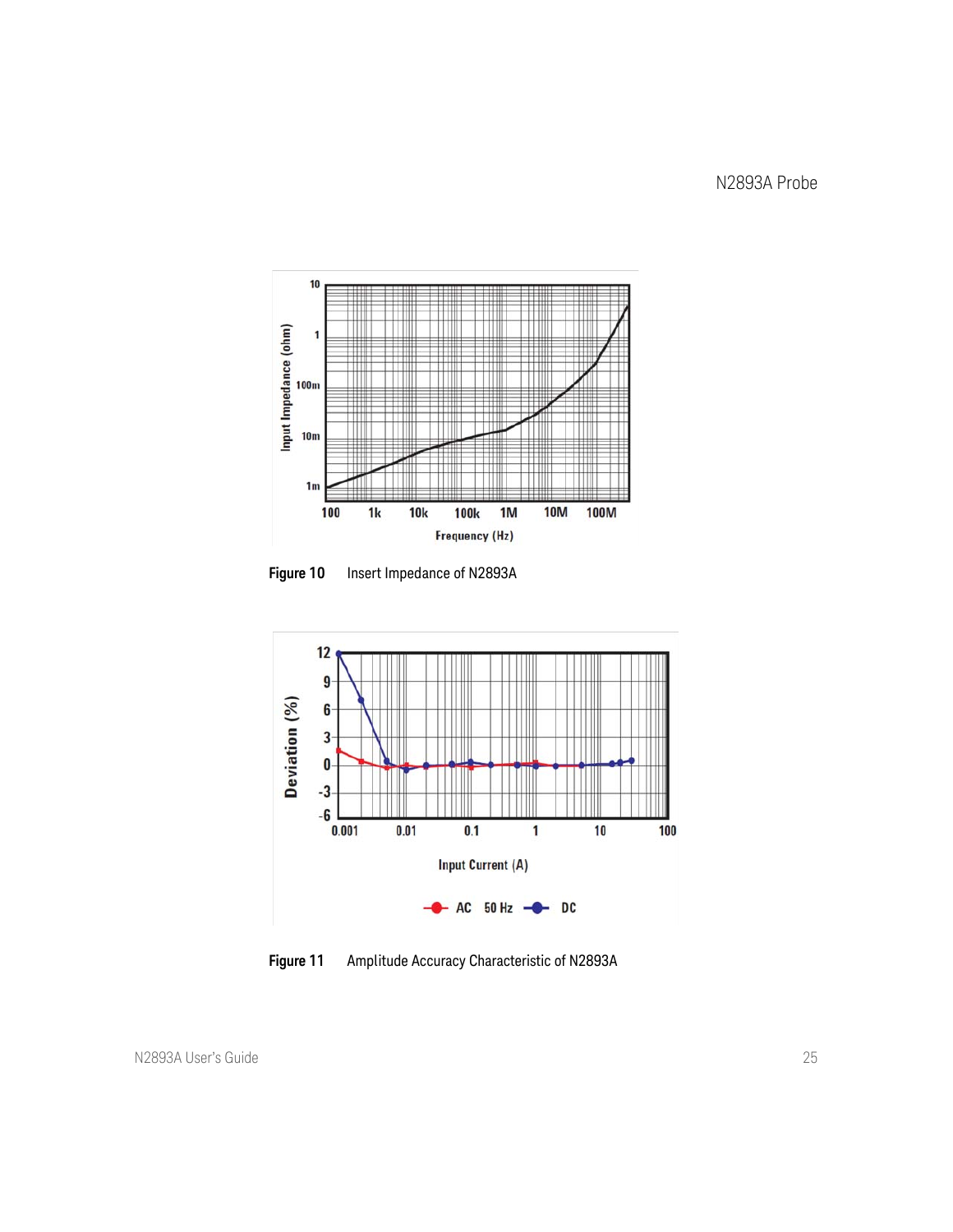# <span id="page-25-0"></span>Product Markings and Labels

<span id="page-25-4"></span><span id="page-25-2"></span><span id="page-25-1"></span>

| <b>Marking</b>                         | <b>Description</b>                                                                                                                          |
|----------------------------------------|---------------------------------------------------------------------------------------------------------------------------------------------|
| 300 V CAT I<br><b>JNINSULATED CORE</b> | Indicates the maximum circuit voltage and product compliance.                                                                               |
|                                        | This symbol indicates the Environmental Protection Use Period (EPUP) for<br>the product's toxic substances for the China RoHS requirements. |
| CE                                     | The CE symbol indicates the European Community.                                                                                             |
|                                        | CAUTION. Risk of Danger. Refer to this manual for more information.                                                                         |
|                                        | Indicates DC (Direct Current) or AC (Alternating Current).                                                                                  |

# <span id="page-25-5"></span><span id="page-25-3"></span>**Table 7** Instrument Markings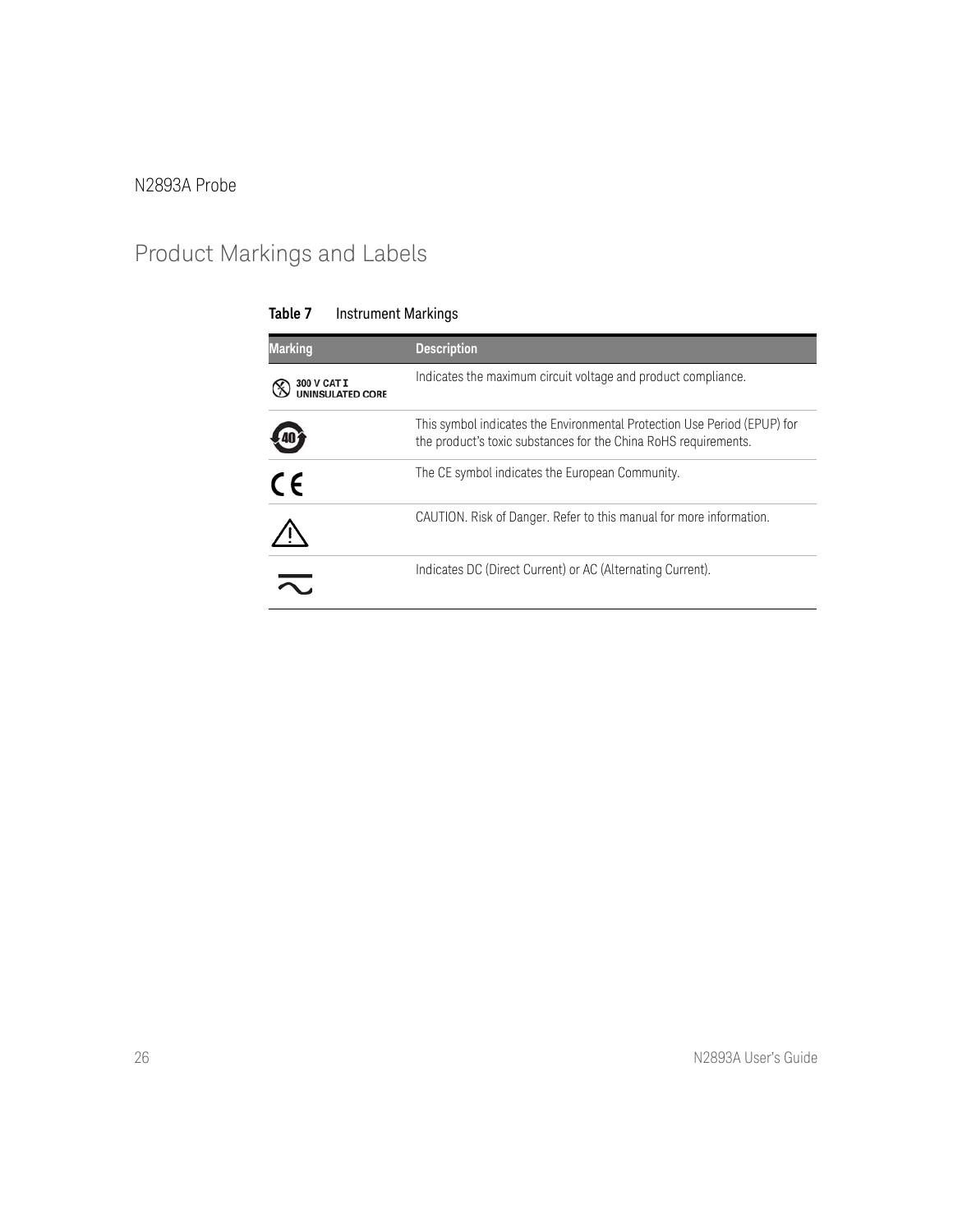# <span id="page-26-0"></span>Service Strategy

For calibration testing, return the N2893A probe to a Keysight Service Center. If the probe is under warranty, normal warranty services apply. If the probe is not under warranty, repair costs will be applied.

# <span id="page-26-1"></span>To return the Probe to Keysight Technologies for Service

<span id="page-26-2"></span>Call (800) 829-4444 for further details and the location of your nearest Keysight Technologies Service Office or go to www.keysight.com/find/assist for contact information.

- 1 Write the following information on a tag and attach it to the probe.
	- Name and address of the owner
	- Probe model number
	- Description of service required or failure indications
- 2 Retain all accessories
- 3 Return the probe in its case or pack the probe in foam or other shock-absorbing material and place it in a strong shipping container. You can use the original shipping materials or order materials from an Keysight Technologies Sales Office. If neither are available, place 3 to 4 inches of shock-absorbing material around the instrument and place it in a box that does not allow movement during shipping.
- 4 Seal the shipping container securely.
- 5 Mark the shipping container as FRAGILE. In all correspondence, refer to the instrument by model number and full serial number.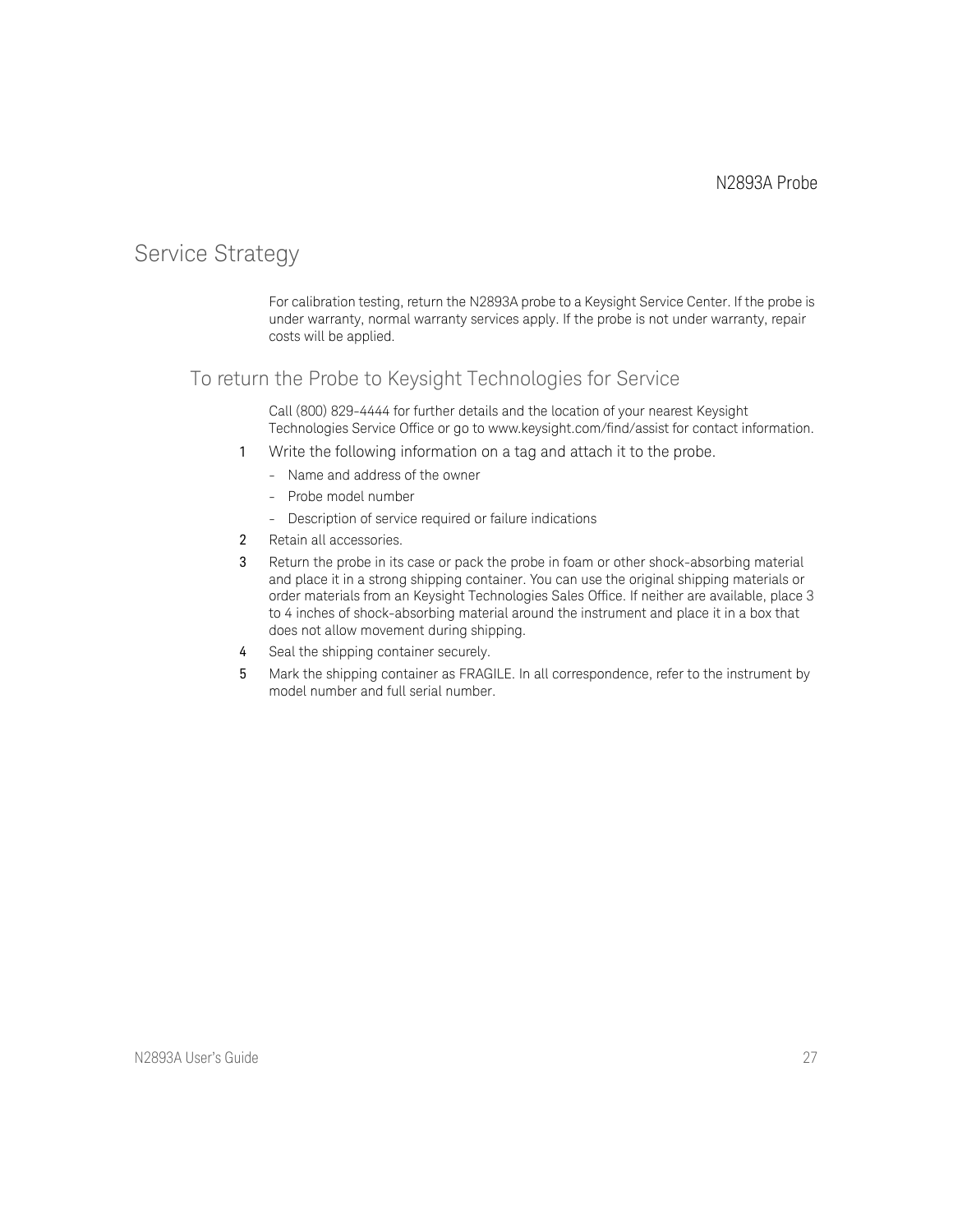N2893A Probe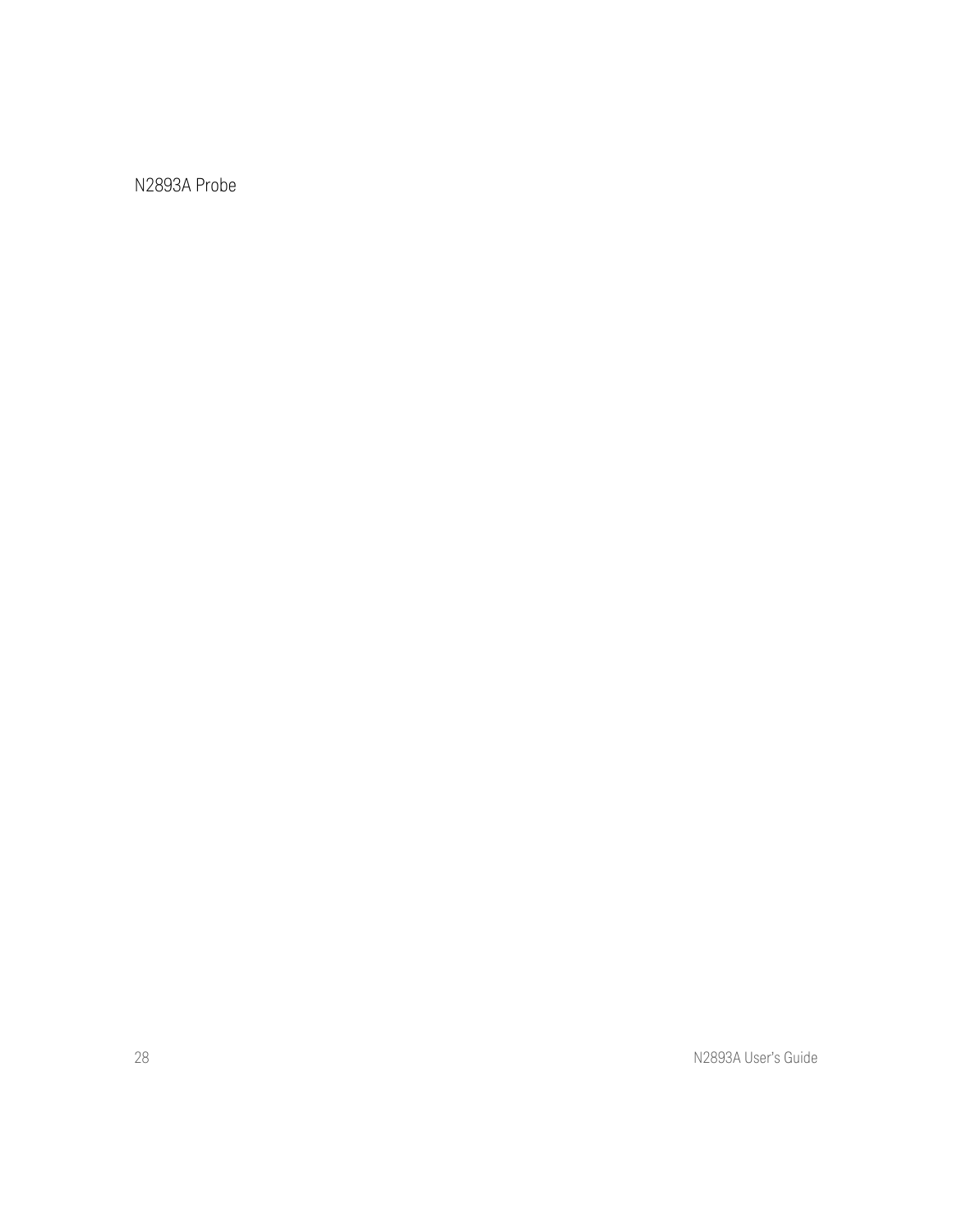# <span id="page-28-0"></span>Index

# **A**

AC accuracy, [18](#page-17-3) accuracy, [21](#page-20-1) AutoProbe, [12](#page-11-2)

# **C**

cable diameter, [22](#page-21-0) calibration, [18](#page-17-4) CE symbol, [26](#page-25-1) characteristics and specifications, [21](#page-20-2) China RoHS requirements, [26](#page-25-2) cleaning, [8](#page-7-1) coarse adjustment trimmer, [11](#page-10-0) current direction indicator, [13](#page-12-2) current loop, [18](#page-17-5)

# **D**

DC supply voltage requirements, [22](#page-21-1) DEMAG, [10](#page-9-2), [17](#page-16-2) demagnetizing switch, [10](#page-9-3) dimensions (sensor), [22](#page-21-2) dimensions (terminator), [22](#page-21-3)

# **E**

external magnetic fields, [21](#page-20-3)

### **H**

high frequencies, [13](#page-12-3) high transient time signals, [5](#page-4-4)

# **I**

IEC 61010-1 Safety Standards, [6](#page-5-1) impedance, insertion, [21](#page-20-4) insertion impedance, [21](#page-20-4) inspection, [5](#page-4-5) instrument markings, [26](#page-25-3) ISM1-A, [26](#page-25-4)

# **L**

labels, [26](#page-25-5)

### **M**

maximum altitude, [23](#page-22-0) maximum cable diameter, [22](#page-21-0) maximum circuit voltage, [21](#page-20-5) maximum current, [21](#page-20-6) maximum peak current, [21](#page-20-7) maximum relative humidity, [23](#page-22-1) measurement procedure, [12](#page-11-3)

### **N**

noise, [21](#page-20-8)

# **O**

opening lever, [10](#page-9-4) opening sensor head, [13](#page-12-4) operating temperature range, [23](#page-22-2) Overvoltage Category I, [6](#page-5-2)

# **P**

power cable length, [22](#page-21-4) probe bandwidth, [21](#page-20-9) probe parts identification, [10](#page-9-5) probe power consumption, [22](#page-21-5) probe sensitivity, [21](#page-20-10)

# **R**

risetime, [21](#page-20-11)

# **S**

safety warnings, [6](#page-5-3) SELV-E, [6](#page-5-4) sensitivity, [21](#page-20-10) sensor cable length, [22](#page-21-6) sensor head, [10](#page-9-6) service, [27](#page-26-2) storage temperature range, [23](#page-22-3)

# **T**

temperature coefficient, [21](#page-20-12) temperature range, [23](#page-22-3)

### **U**

use, [23](#page-22-4) using, [13](#page-12-5)

### **V**

vibration, [23](#page-22-5)

**W**

weight, [22](#page-21-7)